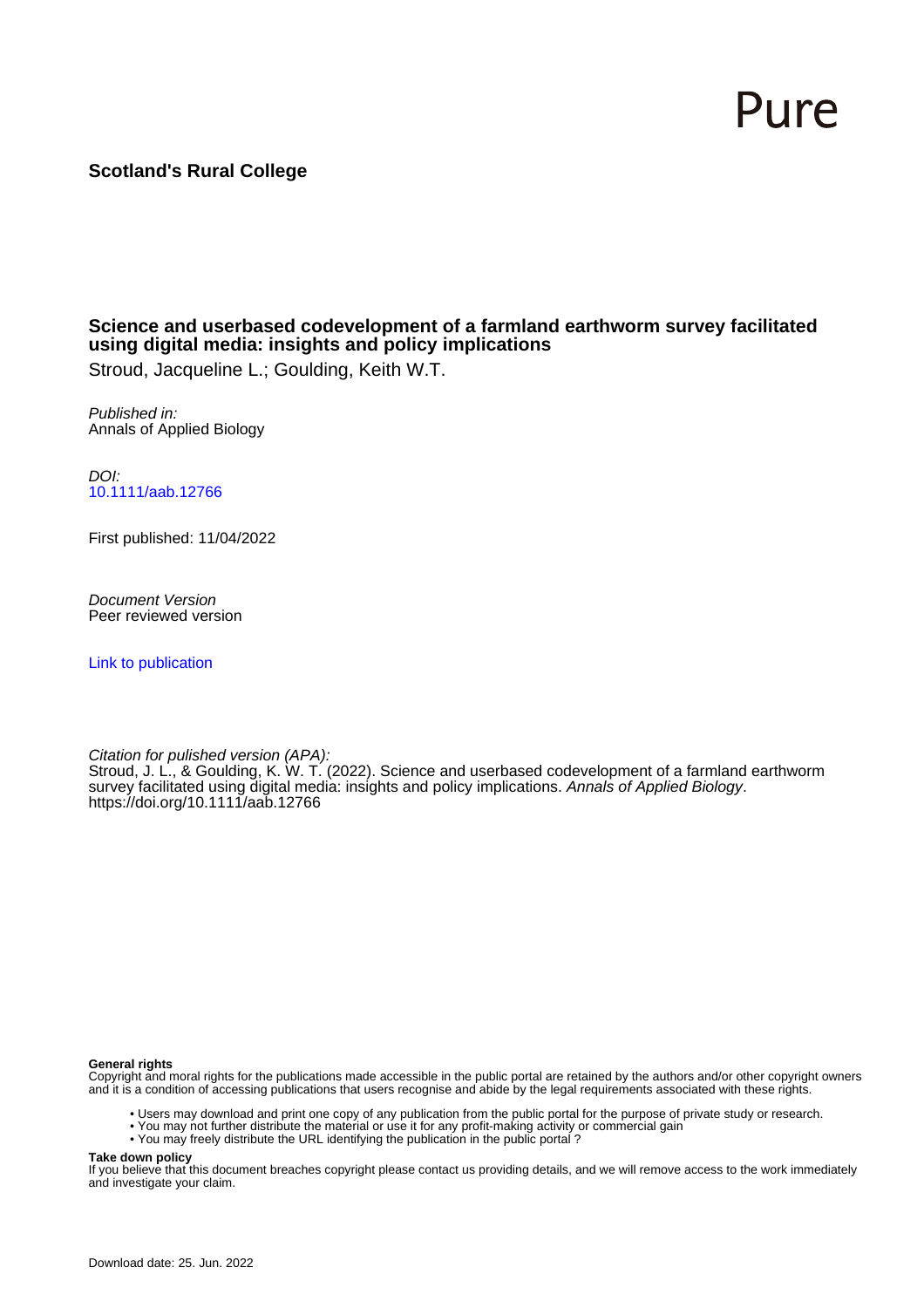

Running head: ORIGINAL ARTICLE

## **Science and user-based co-development of a farmland earthworm survey facilitated using digital media: insights and policy implications**

Jacqueline L. Stroud<sup>1</sup> | Keith W.T. Goulding<sup>2</sup>

1 SRUC, Craibstone, Aberdeen, AB21 9YA, UK, 2 Rothamsted Research, Harpenden, Hertfordshire AL5 2JQ, UK.

#### **Correspondence**

Jacqueline L. Stroud, SRUC, Craibstone, Aberdeen, AB21 9YA, UK. Email: jacqueline.stroud@sruc.ac.uk

Received: 6 July 2021; revised manuscripts received: 30 October and 24 November 2021; accepted: 1 December 2021

#### **Summary**

Science-farming partnerships can improve our understanding of how land management behaviours sustain or enhance life-sustaining soil ecosystems. However, it remains a challenge to establish partnerships between researchers and practitioners that complement the ways in which farmers acquire and value knowledge, and can also advance soil science. A pilot study was conducted to explore these issues in relation to earthworm monitoring. It showed that farmers were interested in comparing their field results to research experiments to inform their decision making. Social media was used to support farmers' earthworm monitoring schemes,

This article has been accepted for publication and undergone full peer review but has not been through the copyediting, typesetting, pagination and proofreading process which may lead to differences between this version and the [Version of Record](http://dx.doi.org/10.1111/aab.12766). Please cite this article as doi: [10.1111/aab.12766](http://dx.doi.org/10.1111/aab.12766)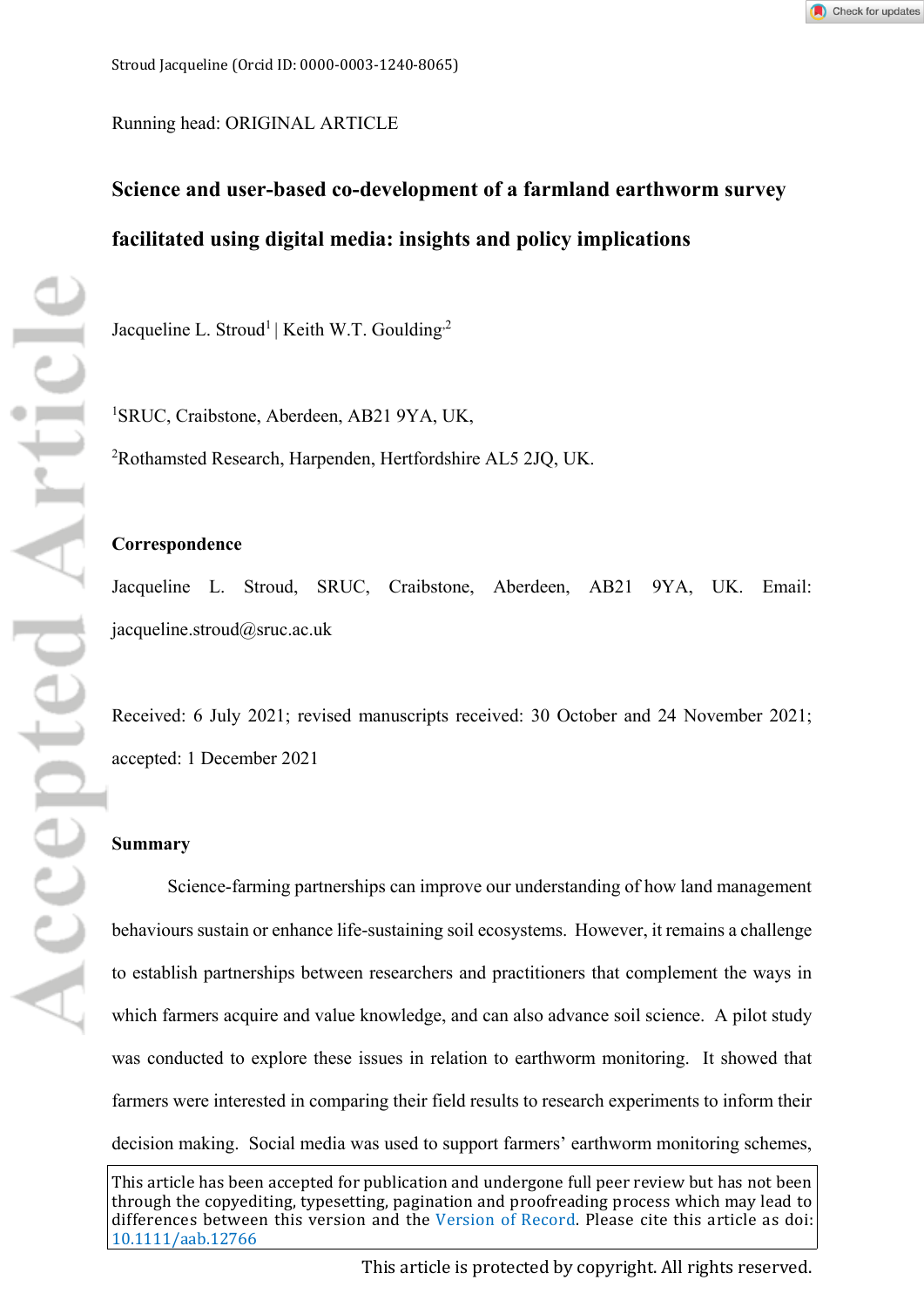with concomitant sampling of research experiments to create capacity for shared learning. Constructive feedback from the scientific community was sought using an online questionnaire. An Autumn 2018 survey generated 152 field analyses from farmlands in England, and 48% participants' fields and the research experiment showed no evidence for earthworms being widespread and/or the presence of all three ecological groups of earthworms. A Spring 2019 survey generated earthworm population data from farmland soils around the world, amassing 11,464 earthworms assessed over 2,200 hectares in the UK. A total of 12 scientists (from 30 questionnaire invitations) volunteered their time and expertise to support the survey. Conclusions helped to prioritise future improvements in earthworm monitoring, which should include photographs of earthworms for verification of the data, long-term monitoring, and integration with soil properties. Most (83%) perceived this earthworm survey would likely improve farmland soil health and so would recommend its use in the UK. The survey is being independently taken forward and used as a metric by both private and public stakeholders, demonstrating authentic knowledge transfer in soil science.

#### **Keywords**

Earthworms, social media, civic science, citizen science.

#### **1 | Introduction**

Earthworm burrowing behaviours primarily influence soil structure, with consequences for water, gas and root movement in soils. Earthworm feeding behaviours influence nutrient cycling and plant disease incidence; and their trophic position influences predator populations, pollution transfer and parasite transmission (Edwards & Bohlen, 1996). Earthworms have global cultural significance, including symbolic connections of people to soils (Pauli *et al.*,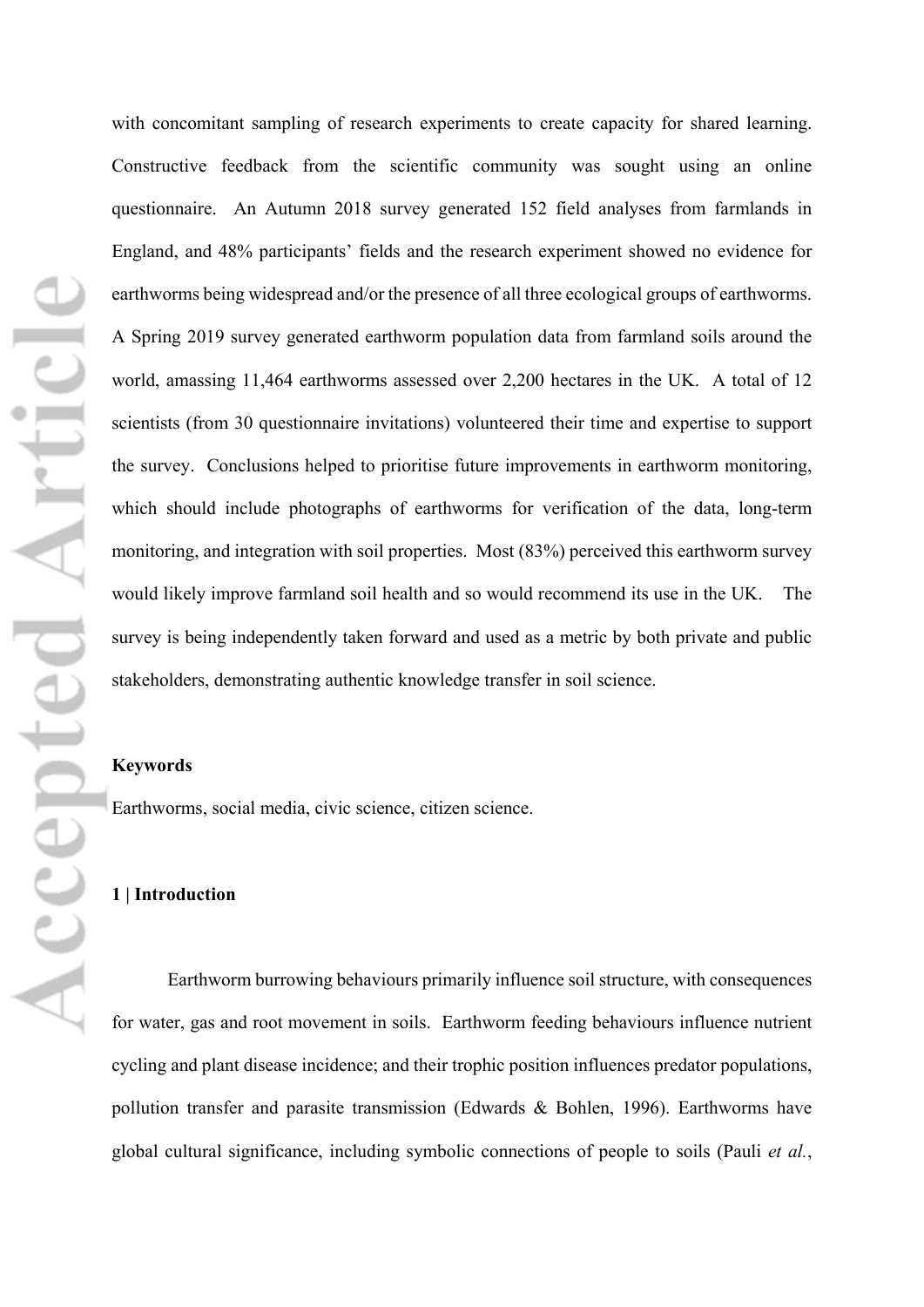2016) and as indicators of soil fertility (Zúñiga *et al.*, 2013). The abundance of earthworms is positively correlated to crop productivity (van Groenigen *et al.*, 2014)). Earthworm monitoring influences individual and group behaviours: perceptions of increased earthworm abundance under no-tillage soil management have been instrumental in the adoption of no-tillage practices in Europe despite productivity constraints (Lahmar, 2010). In South America, no-tillage farmers have formed 'worm clubs' and used the earthworm as their emblem (Brown *et al.*, 2003). Earthworm monitoring is a high-leverage behaviour in soil management, but can it be made rigorously quantitative?

Soil management, specifically tillage intensity, was first shown to influence earthworm community structures on the Rothamsted long-term experiments in the 1930's (Evans & Guild, 1948), but earthworms were first categorised into 'ecological groups' with respect to their predominant feeding and burrowing behaviours in the 1970s (Bouché, 1977): epigeic types are surface dwelling, plant-litter feeding; endogeic types are topsoil burrowing, geophagous; anecic types construct deep, vertical burrows, and collect plant-litter from the soil surface to plug the top of their burrow, creating middens. The presence of all three types can be considered as indicating a functionally intact system (Ritz, 2021). Conventional tillage, e.g. ploughing/power-harrowing, reduces populations of plant litter-feeding epigeic and middenforming anecic types (Chan, 2001; Briones & Schmidt, 2017), even causing local extinction (Kladivko *et al.*, 1997), but it can increase topsoil dwelling endogeic earthworm numbers by increasing their food supply through soil mixing (Chan, 2001). Tillage-sensitivity has been used to 'score' whether fields are functionally intact, i.e. contain earthworms from all three ecological types (Stroud, 2019).

If land management is defined as a knowledge-based system, its functioning depends on the degree to which it fosters expert behaviours (applying knowledge in context) and connects people experientially with the consequences of their actions. Decision theories conceptualise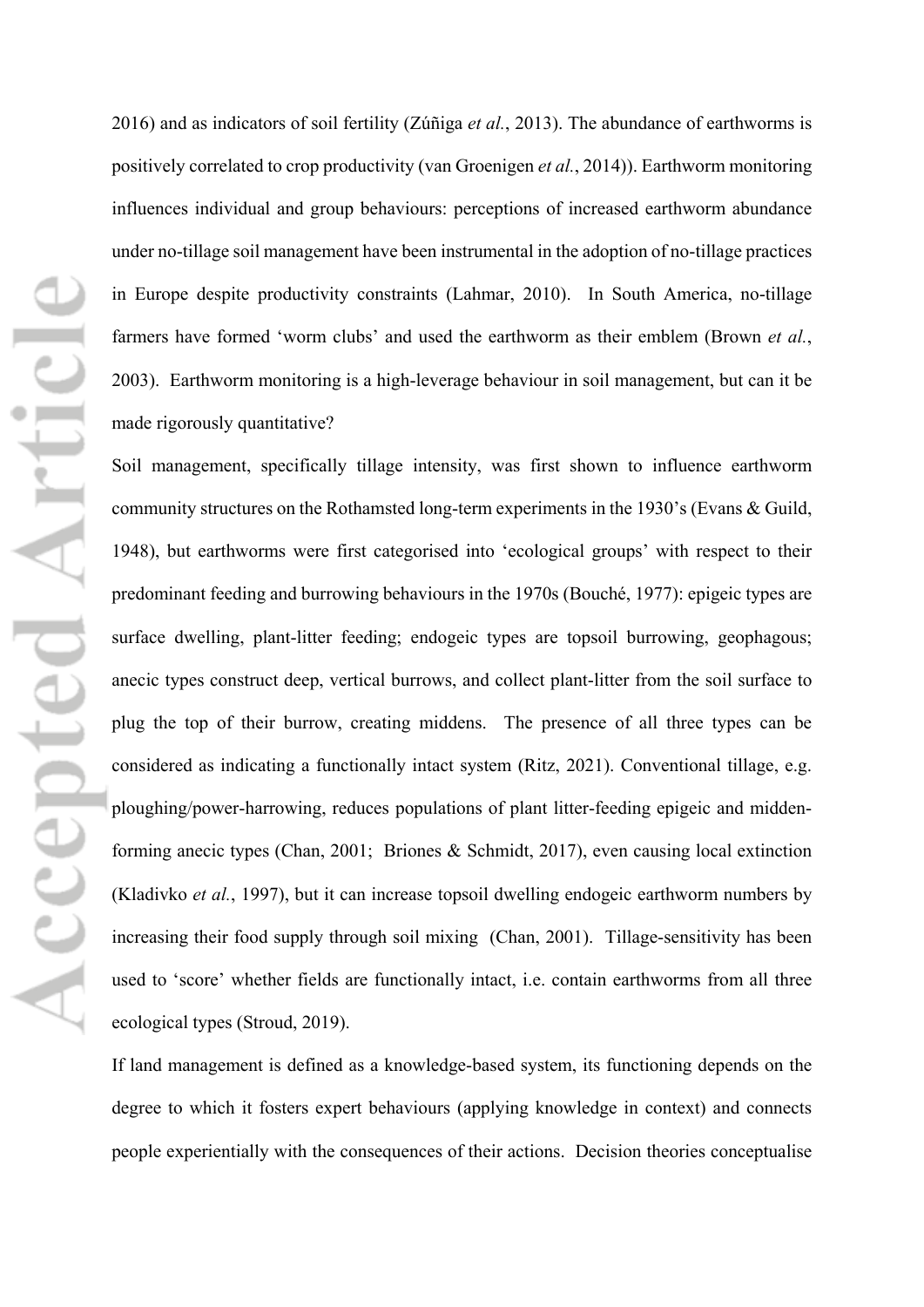Accepted Articl

knowledge as perfect (optimisation) or imperfect (uncertainty) (Gigerenzer & Gaissmaier, 2011). The aim of optimisation is to quantify risk, which requires a perception of perfect knowledge so that the optimal solution can be calculated via known or reliably estimated probabilities (rational decision theory, e.g. Bayesian algorithms). In contrast, real-world decisions are made under uncertainty (imperfect knowledge). To date, just 1.4% of agrienvironmental publications are based on such information systems or 'Heuristics' (Wyckhuys *et al.*, 2018).

Adopting decision strategies based on heuristics (to learn or discover for oneself) rather than optimisation could better support the development of Government-demanded policies for sustainable soil management in England and Wales by 2030, currently underpinned by a weak evidence base (Parliament, 2006). Research has shown that UK farmers describe their soil management in terms of response to tillage, suggesting little prior soil examination with implications for runoff/erosion (Ingram *et al.*, 2010). These problems are exacerbated by negative experiences when exploring reduced tillage systems including peer criticism, technical difficulty, isolation and lack of support (Ingram, 2010). Some of these problems have been mitigated through farmers' use of social media whilst developing reduced tillage practices, but surveys continue to generate responses such as "*I feel disengaged with the science community, they don't understand complexity"… "farmer to farmer learning is a powerful tool whilst there is a whole lot of science paperwork out there, but it is on a shelf somewhere*" (Skaalsveen *et al.*, 2020). More effective science-farming partnerships are necessary if we are to improve our understanding of how behaviours sustain or enhance the life-sustaining components of soil ecosystems.

The aim of the research reported here was therefore to use a heuristic approach to explore the potential of earthworm surveys to inform better soil management. This required an unconventional reporting style to accommodate the process of social innovation. It was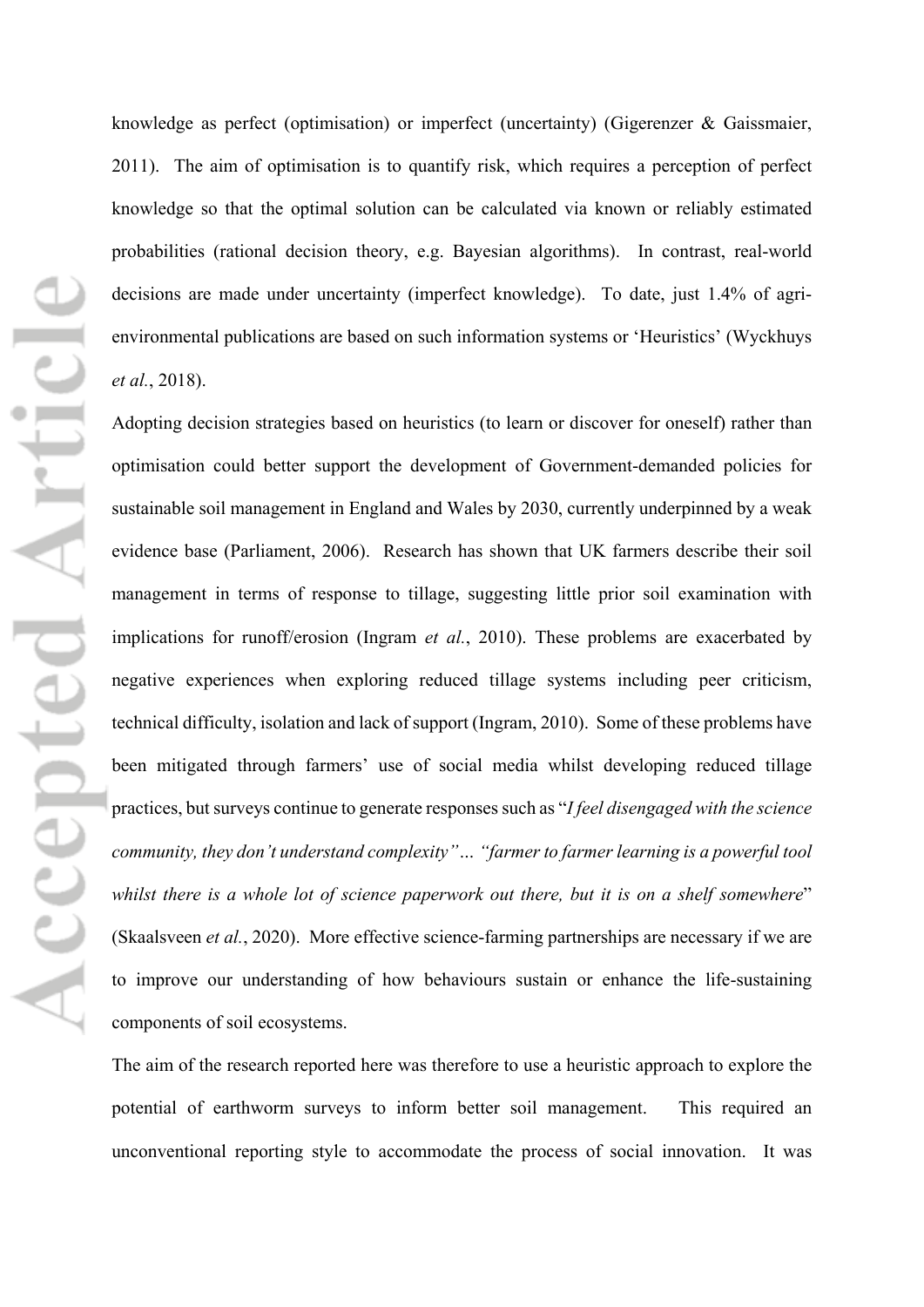hypothesised that: (1) farmers would be interested in the earthworm population 'scores' of fields they had selected for sampling; (2) as a survey only supports a single-user action, digital integration would facilitate collaboration and communication; (3) researchers would be interested in influencing the survey design to make it meaningful to soil science.

#### **2 | Materials and methods**

#### 2.1 | Social media engagement

A Twitter account (@wormscience) was established and used to share images, observations and research papers. Virtual engagement with agricultural stakeholders involved using Twitter features such as 'Following' (900 accounts by 2018), 'Retweets' and 'Likes'.

#### 2.2 | Farmland earthworm survey

The method was to dig and survey five soil pits (20 cm  $\times$  20 cm  $\times$  20 cm, hand-sorted) per field. In 2017 this was done by the first author on farmer's fields. In 2018–2019 this was done by the participating farmers. Earthworms were counted, and the mature (clitellate) earthworms identified by their ecological group (epigeic, endogeic or anecic). The presence/absence of middens (made by anecic *Lumbricus terrestis* earthworms) was also noted.

#### 2.3 | Earthworm survey (Autumn 2017)

A general meeting between the authors (and colleagues) and the Rothamsted Farmer Network had highlighted an interest in earthworm surveys. This resulted in surveying farmers' fields together, with informal conversations about information needs. For example, there were questions about the earthworms on the Broadbalk Wheat Experiment at Rothamsted to aid interpretations. This informed the need for an earthworm and pesticide survey of Broadbalk.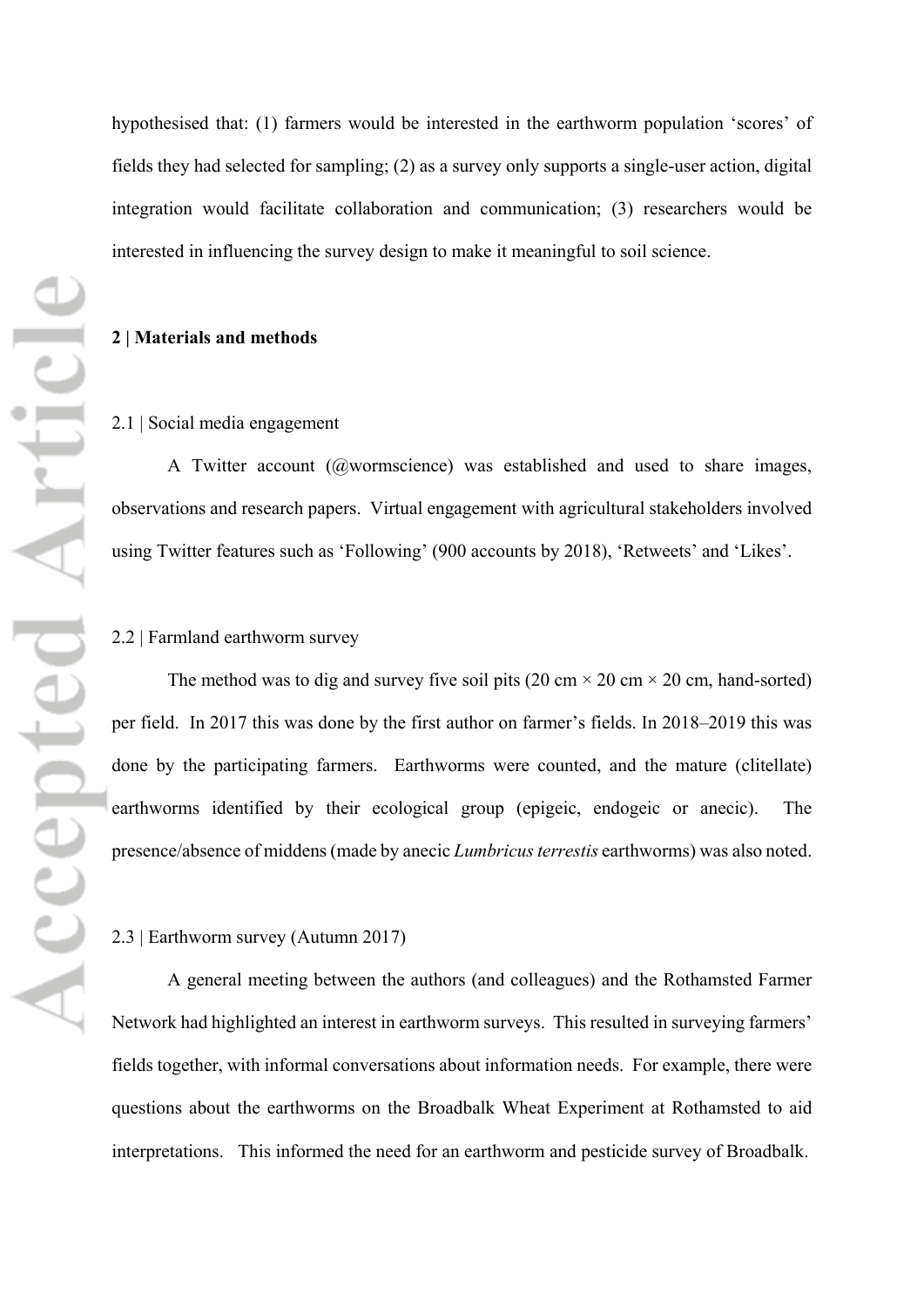Information about the Broadbalk long-term Wheat Experiment is freely available (Open Access) via the Electronic Rothamsted Archive, e-RA (e-RA, 2018). Briefly, the experiment started in 1843 and is located at Rothamsted Research, Hertfordshire, U.K. (51.8081N:0.3752W). The soil is classified as a Chromic Luvisol, consisting of a flinty clay loam to silty clay loam. Earthworms were assessed on sections 0, 1, 6 and 9 of Broadbalk using two soil pits (20 cm  $\times$  20 cm  $\times$  20 cm) per plot. Soil samples from the FYM+N3 (Strip 2.1), Nil (Strip 3) and N1+2+1PKMg (Strip 18) plots on sections 1 (standard pesticide regime) and 6 (no fungicide use since 1985) were collected for commercial pesticide analyses. More than 400 compounds (organo-chlorine pesticides, pyrethroids, organophosphorus pesticides, organonitrogen pesticides) were screened by Eurofins Limited. Straw was collected from Broadbalk Section 1. This was screened for 350 pesticides using a standard acidified methanol/water extraction followed by analysis by liquid chromatography with mass spectrometric detection (HPLC-MS/MS) by FERA Limited. Observations and results were tweeted using '@wormscience'. Invitations were accepted to disseminate the results at local farmers' events.

### 2.4 | #30minworms farmland earthworm survey (Autumn 2018)

To address issues in such surveys identified previously (Stroud, 2019), a website was established (www.wormsurvey.org) for the research project that provided free open access to an earthworm identification tutorial, YouTube demonstrations, a downloadable method booklet and a link to the online form for entering results and survey feedback. Farmers were tasked to assess five soil pits per field (20 cm  $\times$  20 cm  $\times$  20 cm size, hand-sorted), counting and classifying earthworms into the ecological group. By uploading their results, informed consent was given but no personal (identifying) information was requested or recorded (i.e. the survey was anonymous). Survey feedback was in response to questions spanning: previous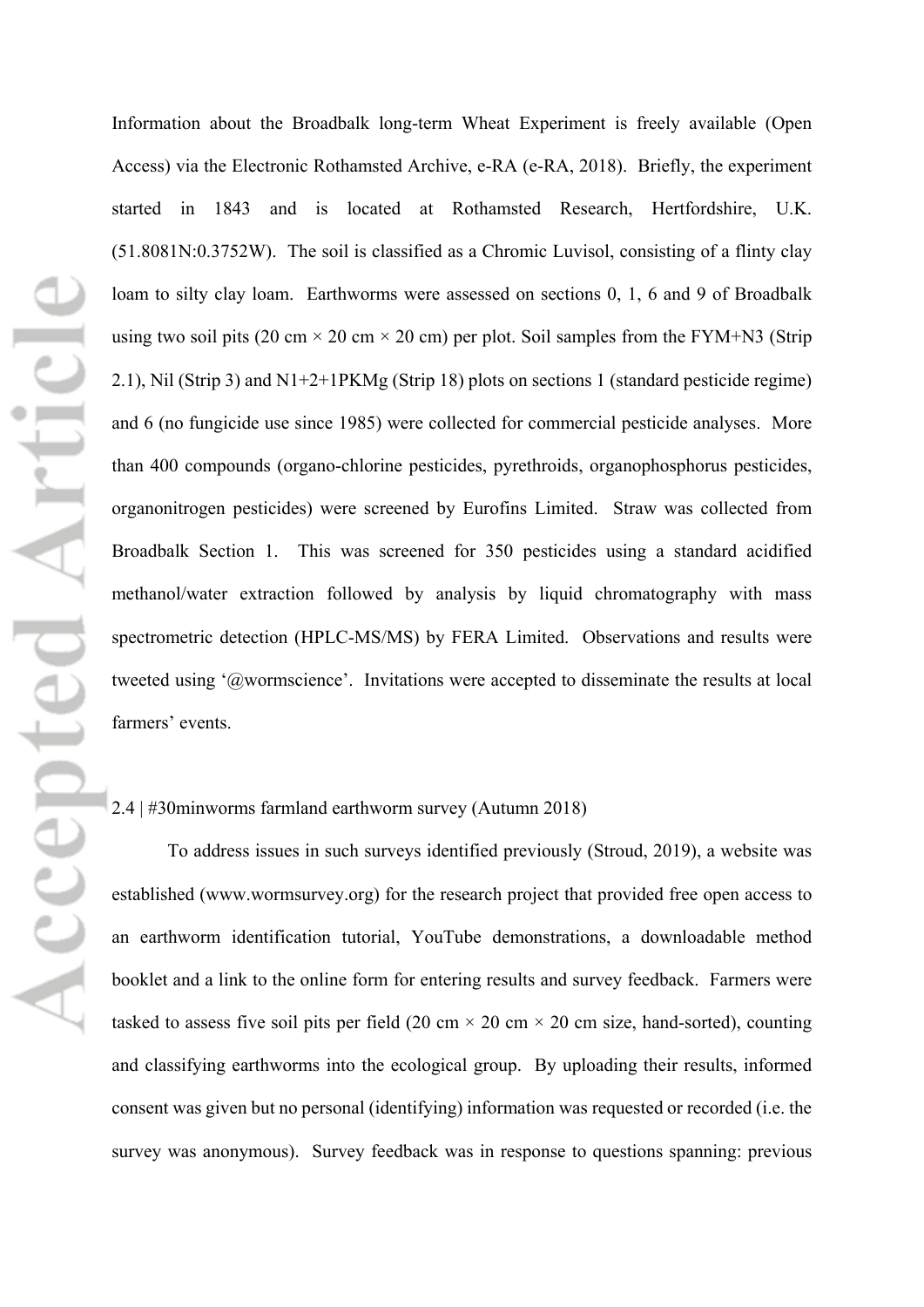experience in earthworms, the role of earthworm monitoring in soil health, the usefulness of the earthworm tutorial, the hardest part of the method and how long it took to complete. In terms of the earthworm results, an interpretation was scored as a 'pass or fail', where failure meant there was no evidence of either the widespread earthworms (found in at least four of five soil pits) or that all three ecological types of worms were present. There was no press release. The survey (September–November 2018) was advertised through Twitter (@wormscience, with 2000 followers), BBC Farming Today (listening audience,  $>1$  million), national general farming press: Farmers Weekly (circulation >53, 000), and the soil specific farming press, *viz*. Direct Driller.

Concomitantly, a single field experiment was intensively sampled at the Rothamsted Broom's Barn Experimental Farm, Suffolk, (52.2605°N, 0.5656 °E, 70 m altitude), which has a temperate climate. The soil is a sandy loam of the Barrow Series. The 7.8 ha field trial has three rotations; a 3-year 'economic', 5-year 'agronomic' and 8-year 'environmental' rotation, and the experiment is arranged as a factorial, randomized block design with each element of the rotation present in every year of the experiment in duplicate. Full details can be found elsewhere (e-RA, 2018). Earthworms were surveyed at the edge of the plots to avoid the central yield strip from being damaged by soil disturbance and trampling. The soil sampling method was identical to the #30minworms survey, a spade was used to dig a 20 cm  $\times$  20 cm  $\times$  20 cm soil pit etc but at a high sampling intensity. Two earthworm sample pits per plot  $(n = 126)$ measurements in one 7.8 ha field) and the mean earthworm population (abundance, ecological group, biomass) was determined. During sampling, observations were tweeted using @wormscience and #30minworms to make visible participation in the farmland earthworm survey more visible. Engagement between people included retweets, comments and likes. Invitations were accepted to discuss the results at farmer's meetings around the country.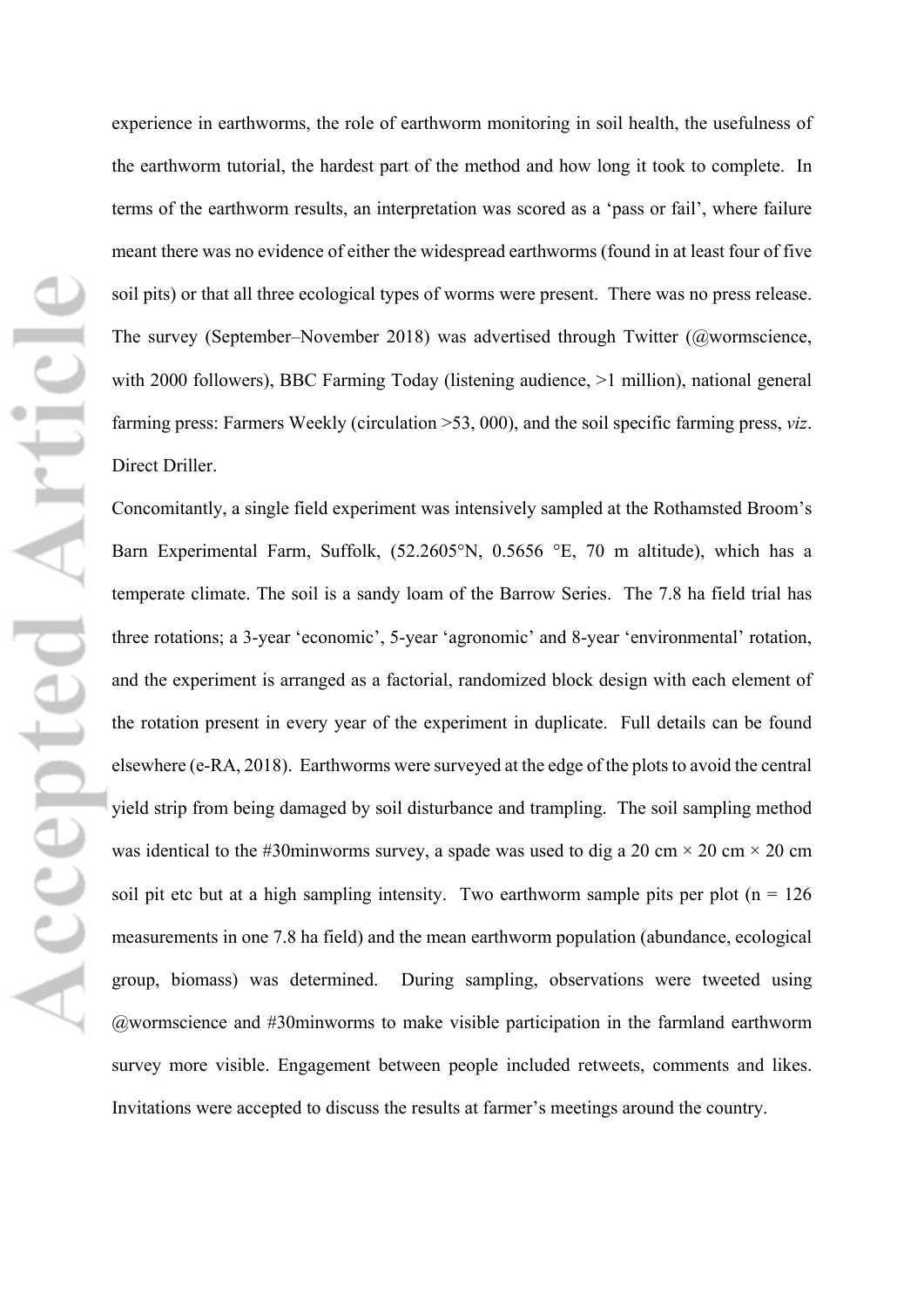'#WorldWormWeek' ran between 23–31 March 2019 and was disseminated using social media (Twitter, @wormscience, 2500 followers). The use of the hashtag and video views were noted. Feedback informed the design of the online results portal (agrantec.com). This facilitated the sharing of an optional image of the earthworms, and an image analysis sheet (scale bars and colour wheel) was provided with the downloadable method booklet. Through uploading results including basic field management, informed consent was again provided. The data were used to populate a spreadsheet, and the online entry portal had the capacity to provide instant feedback to all the participants. The results dashboard included the participants individual results and summary graphs of the real-time earthworm data including numbers of earthworms and results entries submitted.

We surveyed 66 field units at Rothamsted farm during #WorldWormWeek and added this data to the online results portal. The 330 ha Rothamsted Research Farm (51.82 N and 0.37 W), Harpenden, UK has a temperate climate in the Midlands of England (regional climate). The soil is characterised as a flinty silty clay loam of the Batcombe series. During sampling, observations were tweeted using @wormscience, questions were answered using 1-min videos and engagement with people included retweets, comments and likes. Project funding ended shortly after the survey, so all invitations to discuss the results had to be declined.

#### 2.6 | Review of #WorldWormWeek by a number of researchers

On 4 April 2019, the farmland earthworm survey had at least 50 entries (indicating collaboration). The first author emailed 30 researchers with details of the research project, a summary of the results (including images), and the link to a Google form which contained voluntary questions asking for their opinions on the survey's fitness for use, with space for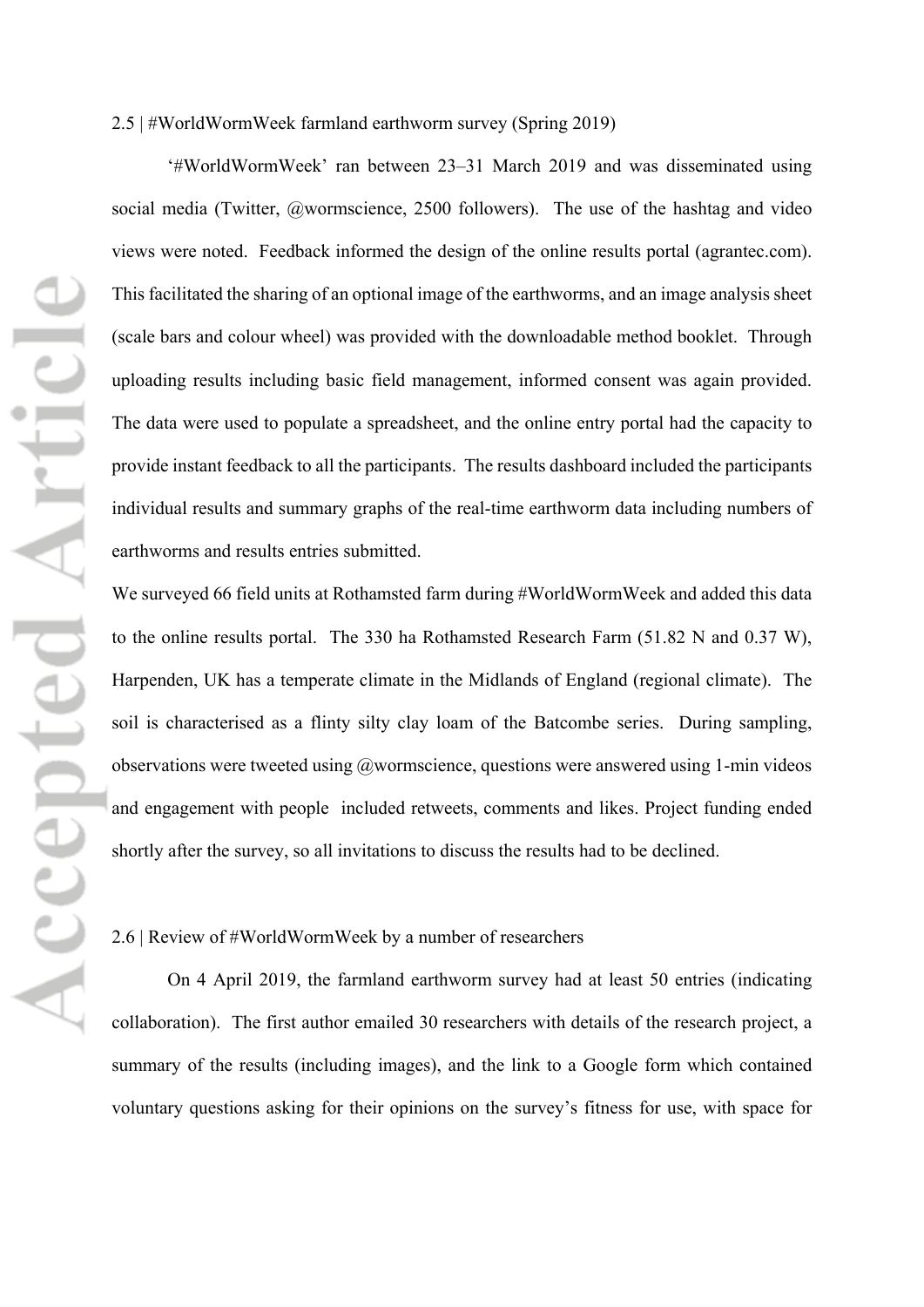specific comments. Through participation, informed consent was provided. The review was open for 1 week and the data used to populate a spreadsheet for analysis.

#### 2.7 | Statistical analyses

Genstat  $(18<sup>th</sup>$  eddition, VSN International Ltd., UK) was used to perform the statistical analyses. The data means were assessed using *t*-tests, with differences obtained at levels  $p \leq$ 0.05 were reported as significant.

#### **3 | Results**

#### 3.1 | Farmland earthworm survey (Autumn 2017)

The informal researcher-farmer surveys covered 16 fields under ploughed, minimum tillage and no-tillage cultivation. However, these categories are subjective: operator, equipment used, and soil moisture influence cultivation intensity, such as by the number of passes and cultivation depth. Epigeic earthworms were found in seven fields, endogeic earthworms in all 16 fields, and anecic earthworms (or their middens) in 13 fields (SI Table 1). That is, tillagesensitive, straw feeding earthworms were detected in 54–81% fields. Informal conversations during sampling indicated that farmers had a perception of earthworms in terms of numbers but not ecological groups. Farmers qualitatively monitored earthworm presence through observing bird numbers during tillage. Reducing tillage, specifically to conservation tillage practices (straw retainment, shallow non-inversion tillage) were thought to improve water infiltration and so reduce ponding in patches of fields, attributed to earthworm activities. There was interest in comparing earthworm survey results with those from Broadbalk, questions about the impact, if any, of pesticides on earthworms and the benefits of novel tillage equipment, such as a cross-slot drill (recently purchased by a local farmer). On Broadbalk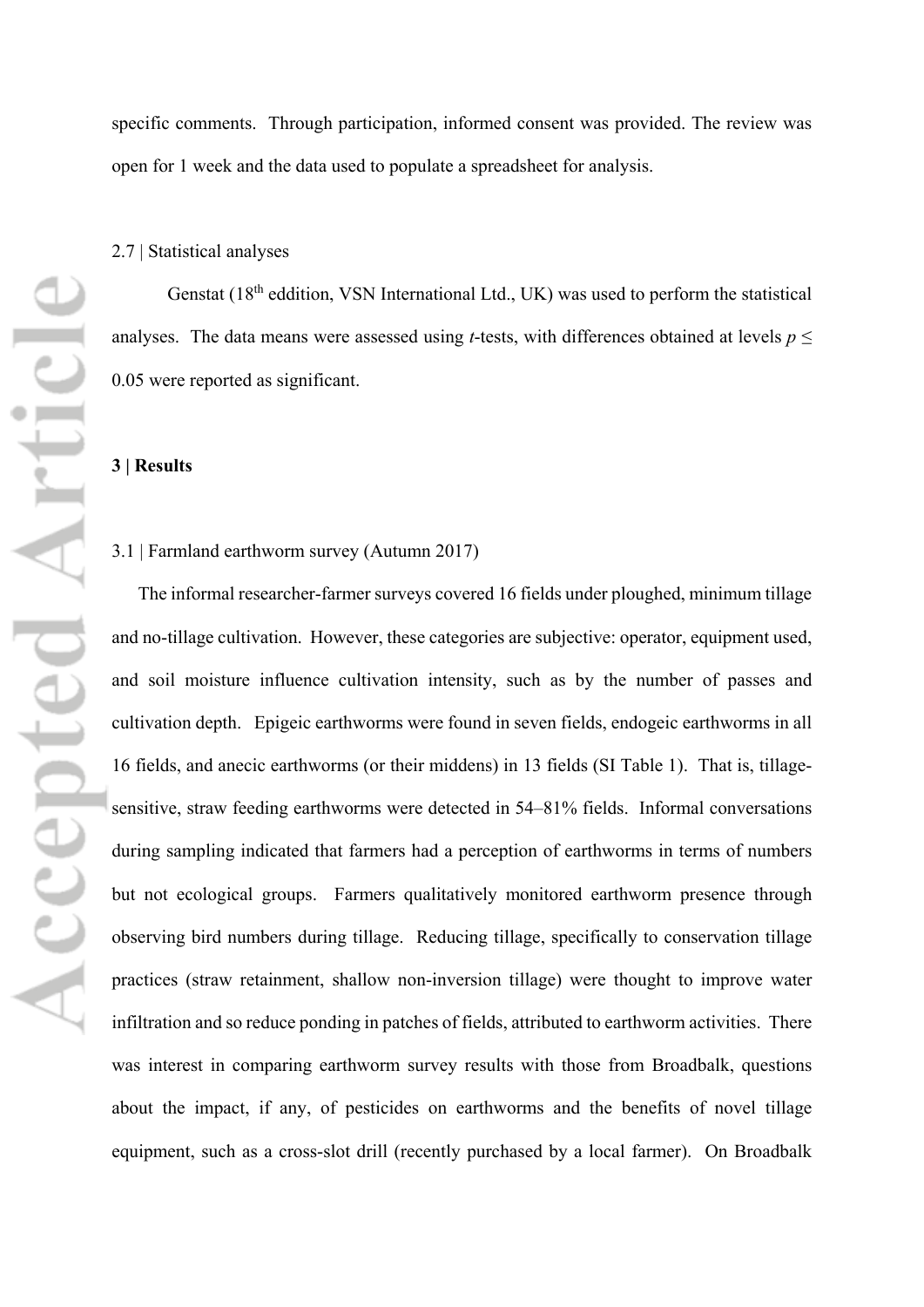earthworms were dominated by juveniles and were widespread (92% presence in soil pits). In terms of adult earthworm presence, the 144 soil pits yielded no epigeic earthworms, 44% of pits contained endogeic earthworms and 7% of pits contained anecic earthworm(s) (SI Fig. 1). Middens were widespread on the FYM and FYM+N3 treatment strips. Four fungicides were detected in soil samples, with epoxiconazole detected at the highest concentrations (0.13–0.26 mg kg<sup>-1</sup>) (SI Table 2). The organochlorine insecticide Aldrin/Dieldrin (which is not currently used on Broadbalk but had been in the past) was detected, with concentrations  $4\times$  higher in the FYM plot compared to the Nil plot. Broadbalk straw was screened for 350 pesticides and five fungicides were detected (SI Table 3). The highest concentration detected was epoxiconazole at  $0.4 \text{ mg kg}^{-1}$ .

#### 3.2 | #30minworms (Autumn 2018)

There were 152 results entries equivalent to 760 pit assessments. The participants reported a range of previous earthworm survey experience, with 13% of participants never monitoring their earthworms, 30% informally monitoring and 55% were previous participants who had experience formally identifying and recording their earthworms (Fig 1a). The majority (94%) of participants thought that earthworm monitoring was likely to improve soil health (Fig 1b). The earthworm identification quiz was shared with the previous #60minworms participants for beta testing, resulting in requests to improve the photo quality before uploading to the website. In terms of its usefulness, 91% of the #30minworms participants used it and said it was helpful (Fig 1c). There were also two written comments in the feedback section: "quiz really helpful". In terms of the hardest part of the method, 5% of the participants provided no response, 2% reported it was "all easy", 18% choosing which field to sample, 1% midden identification, 15% physically digging the soil pits and 59% earthworm identification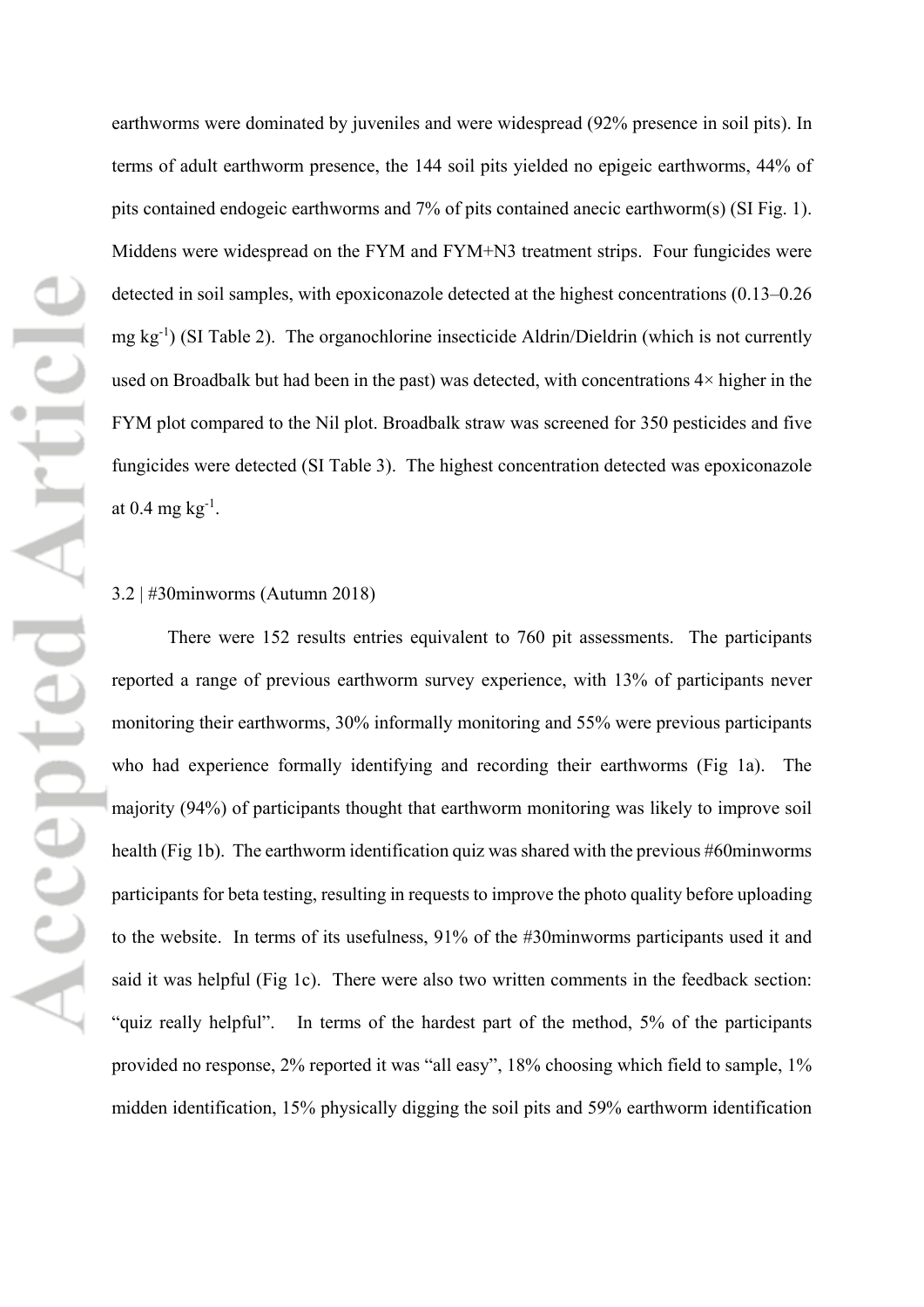(Fig. 1d). In terms of the time taken, the majority (91%) of participants reported the survey took  $\leq 60$  mins (Fig. 1e).

A total of four, 647 earthworms were independently assessed over 1628 hectares, meaning a sampling intensity of one sample per 2.1 hectares. A total of 52% fields were reported to have all three ecological groups, and the widespread presence of earthworms. Of the fields which did not meet this criteria: in 34% fields no epigeic earthworms were found, in 16% fields no endogeic earthworms were found and in 19% no anecic earthworms (or middens/signs of them were found), whilst in 22% fields earthworms were not widespread (present in ≤3 of the 5 soil pits). In terms of tillage, 26% of conventionally tilled (ploughed), 50% of MinTilled and 61% of No-Tilled fields recorded ecological group diversity and the widespread presence of earthworms (Fig. 2).

The research experiment at Brooms Barn received no rainfall for fifty days between June – July 2018, a prolonged drought. The field average Autumn earthworm population was  $36 \pm 5$ earthworms m<sup>2</sup> (n = 126). That is 1.4 earthworms per 20 cm  $\times$  20 cm  $\times$  20 cm soil pit. No epigeic earthworms were found, recorded species included the endogeic *A. chlorotica* (pale and green), *A. caliginosa*, and *A. rosea* and endo-anecic *A. longa* and the anecic *L.terrestris*. Earthworms were not widespread (only 61% soil pits contained an earthworm). Therefore within-field management comparisons were not possible.

Invitations to farmer events enabled informal conversations about reasons for nonparticipation, including not knowing about the survey, or meaning to participate but forgetting (e.g. sampling booklet later found in car glovebox or under other paperwork). Learning outcomes included problems with crop residue degradation (absence of litter feeding earthworm types), the discovery of compaction issues resulting from biosolids spreading (and decision to cease amendments because of soil structure damage by contractors), and a decision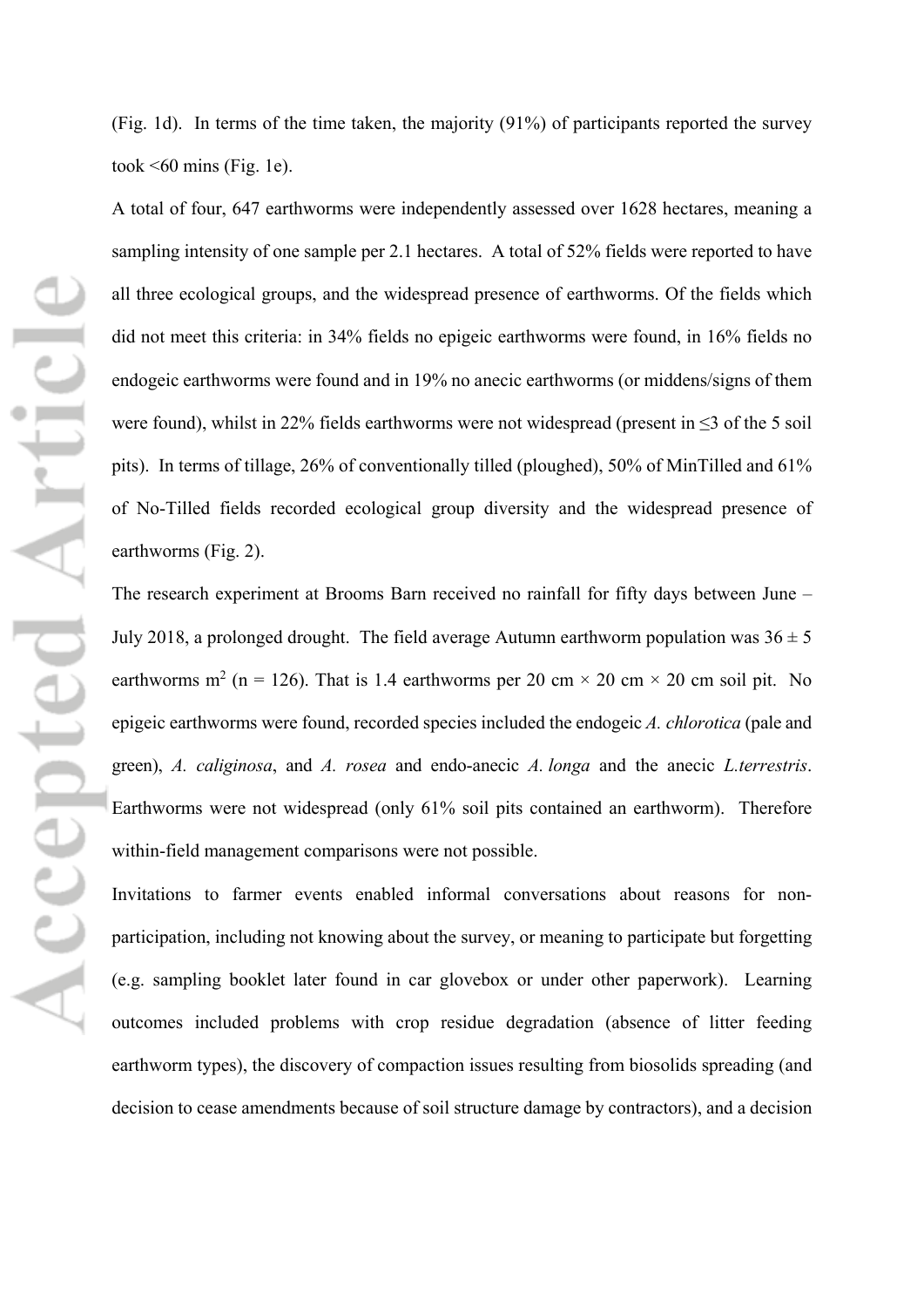to sell a field (which was thought to be a poor field) for the development into a car park (fewest earthworms in the Tyne catchment survey).

#### *3.2.1 | #WorldWormWeek (Spring 2019)*

There was much interest in earthworms, for example, the 'How to sample' demonstration was viewed 6779 times. The #WorldWormWeek hashtag was independently disseminated by groups with large followings including BBC Spring Watch, Woodland Trust, Natural England, Soil Association, Buglife, AHDB and DefraSoils, with a total social media audience of ca. 1 million people (SI Figure 2). The interest in #WorldWormWeek resulted in the European Journal of Soil Science launching an online special issue making selected earthworm research papers open-access (EJSS, 2019). There were 18 entries from other countries including Australia, New Zealand, China, Bangladesh, India, Nigeria, Uruguay and the USA, i.e. from every continent except Antarctica. As the timing was not idea for some regions, email updates were provided about earthworm populations later in the year e.g. from Nigeria. Data cleaning to remove partially completed entries resulted in 247 fields in the UK (every climate region), spanning over 2200 hectares with 11464 earthworms assessed. Results were submitted from 'other' field management, pasture/ley and wilderness (woodland/scrub). A total of 54% of fields were reported to have all three ecological groups, and the widespread presence of earthworms. Of the fields which did not, 38% fields recorded no epigeic earthworms, 8% fields no endogeic earthworms and 22% no anecic earthworms (or middens/signs of them were found), whilst in 9% of fields earthworms were not widespread (present in ≤3 of the 5 soil pits). In terms of tillage, 33% of conventionally tilled (ploughed), 44% of MinTilled and 76% of NoTilled fields reported ecological group diversity and the widespread presence of earthworms (Fig. 3). Photographic evidence was optional and uploaded with 22% of entries. These were of mixed quality, with common issues being blurry,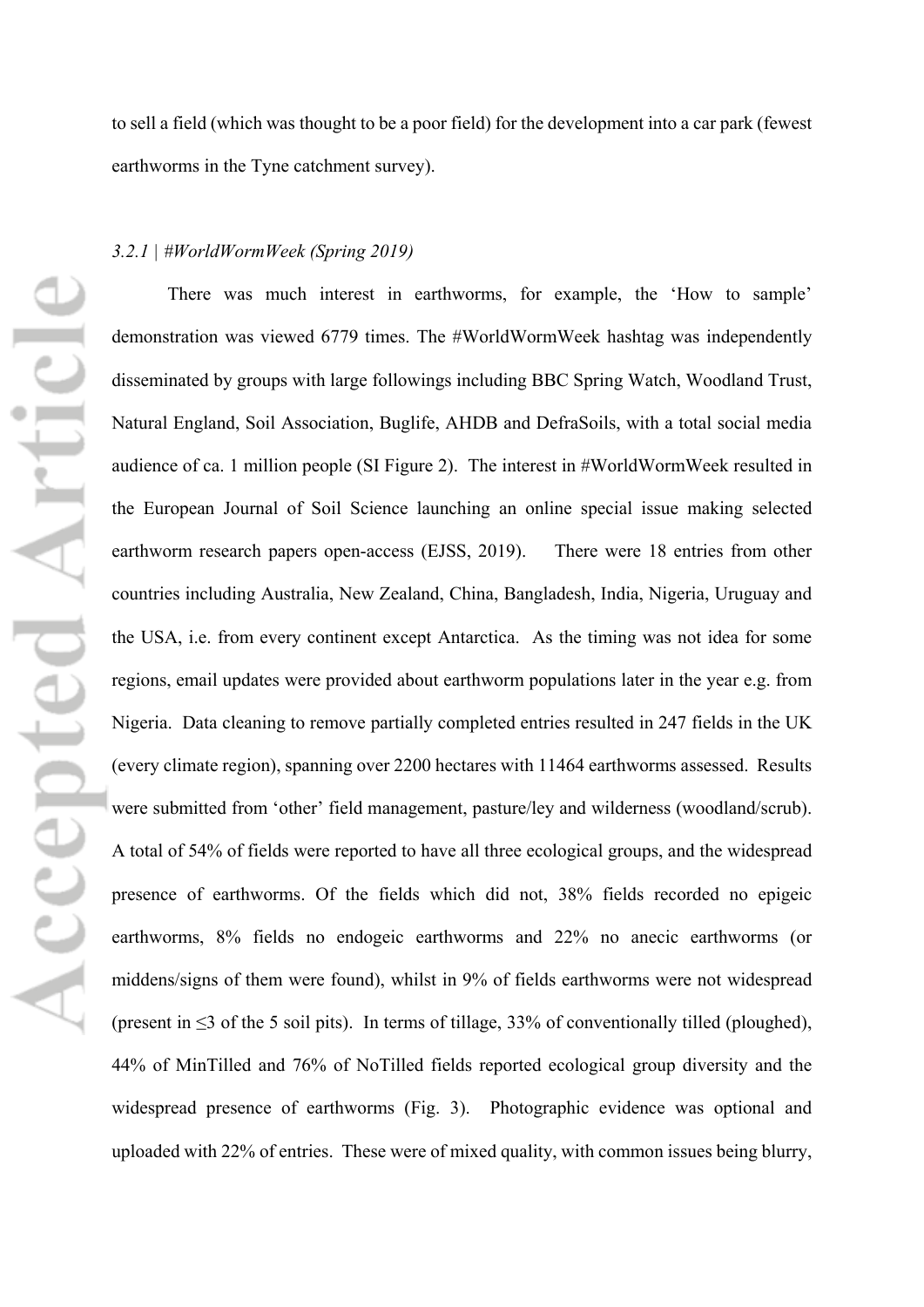pixelated, too dark, muddy earthworms or only selected earthworms photographed, all of which inhibited result verification. A total of 6% of the entries could be verified by the high quality images submitted.

#### *3.2.2 | Review of #WorldWormWeek by a number of researchers*

The review had an engagement rate of 40% (12 of the 30 invited researchers participated). Two invited researchers got in contact after the survey ended because they had been away and indicated they would like to contribute (but anonymity would be lost therefore the survey was not re-opened). Respondents had previously participated in on-farm events and had an interest in earthworms, and 75% read the information provided about the survey prior to answering the questionnaire.

Four data scenarios were presented for evaluation and feedback. The majority response (46%) was a slight confidence in the data quality. Without images to verify earthworm results 9–36% researchers were "not at all confident" in the data, but with images to verify the data this issue was resolved. If the image and data matched, the rating "confident and very confident" was 72%; however, if they did not match, requiring the data to be moderated, this rating declined to 45%. The majority (54.5%) said that images were essential, where 45.5% people thought they were useful, but not essential, and no one thought images were inappropriate for this type of survey.

The majority of researchers would recommend the survey to farmers and policy makers and rated it as likely to improve soil health in agriculture (Fig 4). There was a universal agreement that long term monitoring was needed (100%), with other popular developments suggested being integrating the data with soil parameters (92%) and with field management records (67%). Perceptions of usefulness revealed that the survey was most useful to the general public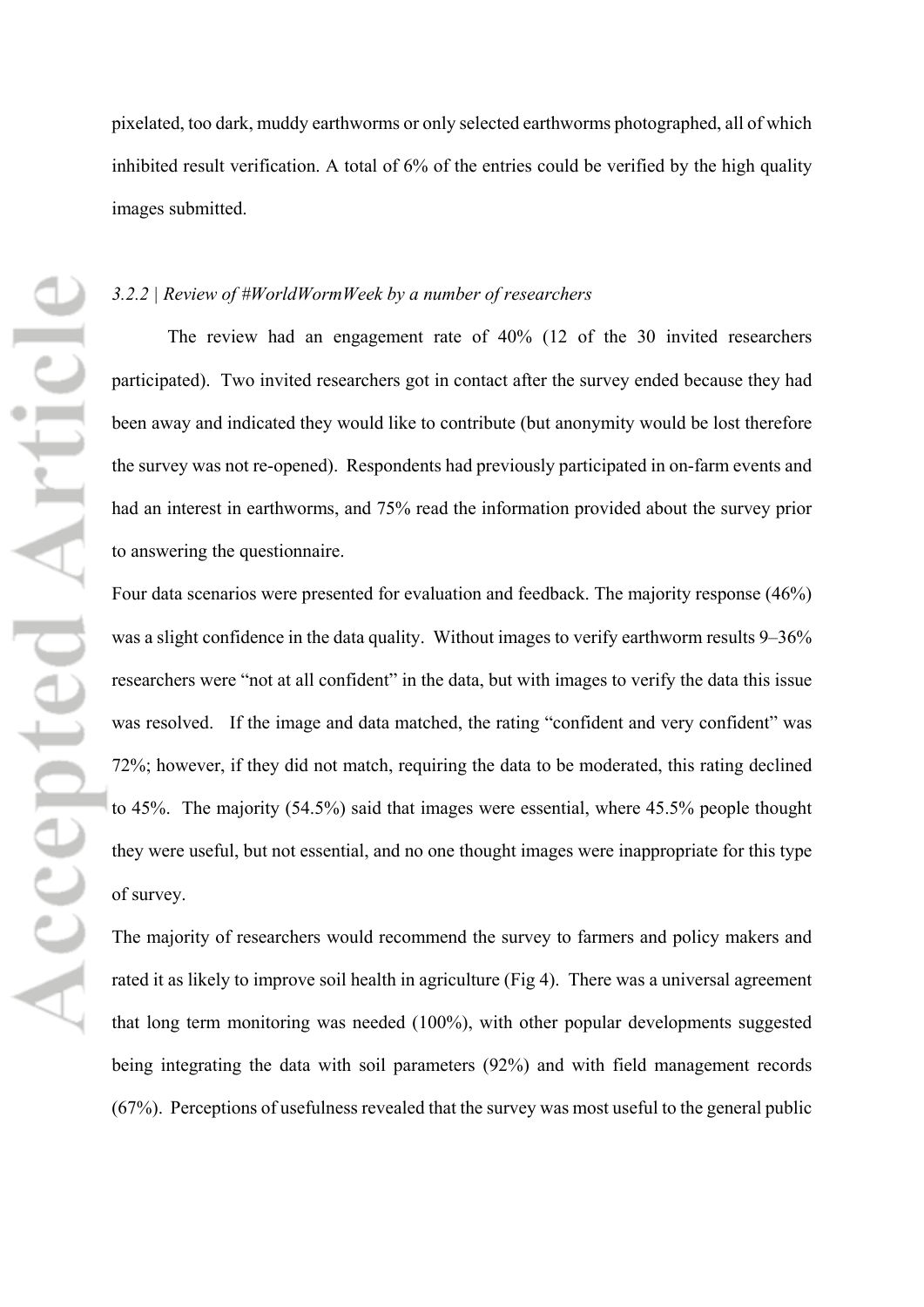and rural community, and least useful to scientists and policy makers (Fig 4). The critical knowledge gap is the patchiness of earthworm populations within fields (SI Table 4).

#### **4 | Discussion**

#### 4.1 | Evaluation of the hypotheses

Hypothesis (1) was supported. There was a 100% positive response to the direct approach of on-farm surveys in Autumn 2017, the indirect approach in Autumn 2018 resulted in farmers generating independent earthworm population 'scores' for their fields (152 entries) and Spring 2019 resulted in participation from people around the World. This may seem like a low threshold of support for the hypothesis, but although the UK OPAL earthworm survey spanned 2856 sites – only 16 were from arable fields: farmer engagement cannot be assumed (Archer *et al.*, 2009). Globally, the BioBio project in Europe concluded there was a need to mobilise farmers to sample their own fields for earthworms (Targetti *et al.*, 2014), with a similar need for participation was reported in South Africa, requiring tailored methods and identification support (Nxele *et al.*, 2015). Farmers' ecological knowledge is not considered to be a research priority in developed countries (Pauli *et al.*, 2016), yet the use of soil health tests is linked to how well the biological and physical results align with farmers' knowledge and experience (O'Neill *et al.*, 2021).

The #30minworms survey attracted people who had never monitored earthworms, those who informally monitored earthworms on their farms and returning participants. They all shared the idea soil health can likely be improved by earthworm monitoring (Fig. 2). Almost all the participants improved their knowledge of earthworm ecological groups using the tutorial and devoted 30 – 60 minutes to soil monitoring (Fig. 2), despite 1 in 7 participants recording it was physically demanding (Fig 2).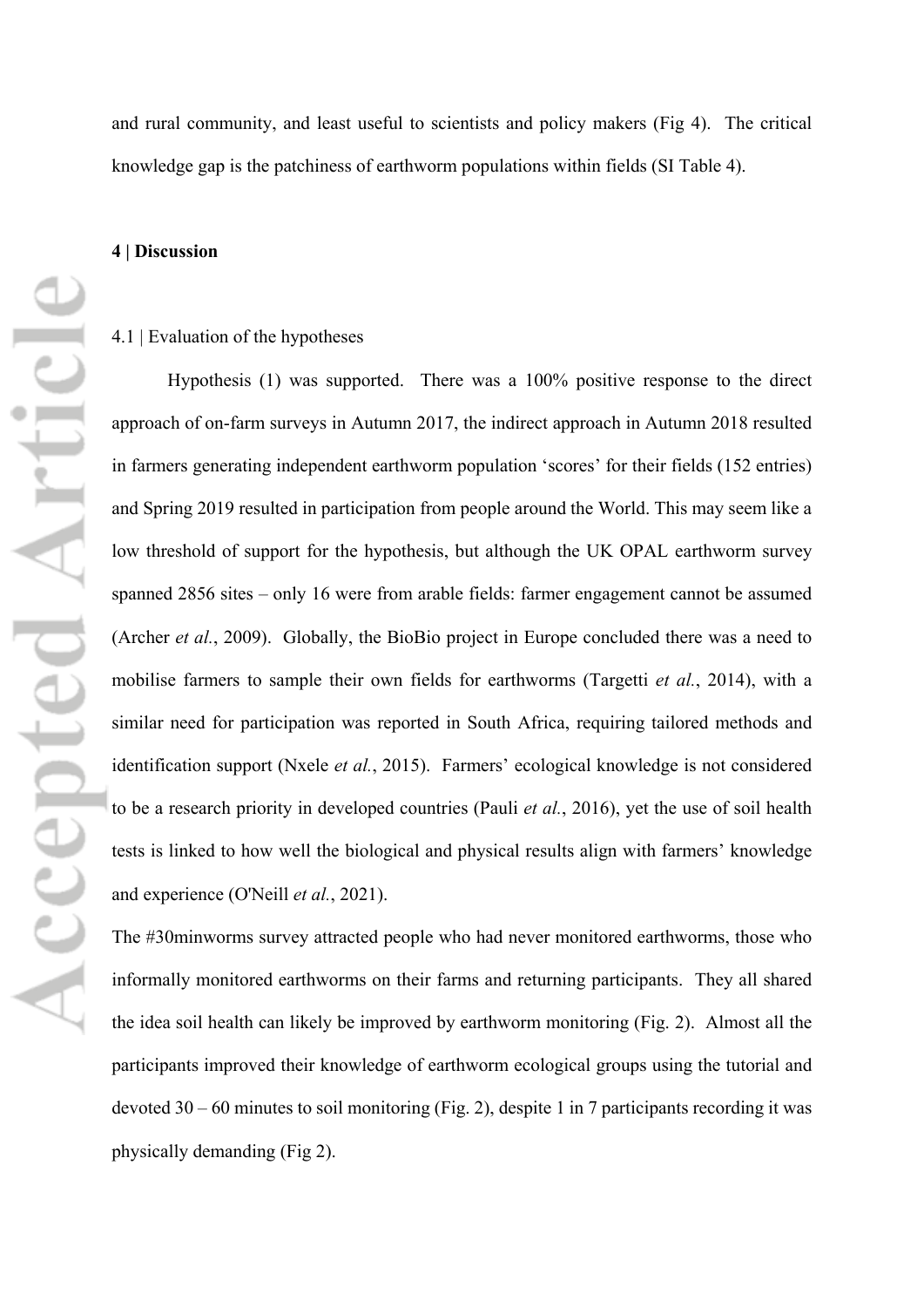Hypothesis (2) was also supported. The surveys culminated in farmers using the standardised method and uploading their results to the online results portal, with results from the research sites collected and uploaded to the portal at the same time. That is, there was effective collaboration between communities that was publicly visible (SI Figure 2). This is important because the majority (86%) of participating farmers were interested in comparing their earthworm data to that from research experiments to support their decision making (Stroud, 2019).

In terms of learning outcomes, it is difficult to satisfy all end users (farmers and researchers) and customers of research (grant funders) when visual, verbal and digital communication is the preference of farmers, but written approaches (especially refereed publications) are the communication style expected from the scientific community (Aare *et al.*, 2020). For example, local farmers asked questions about earthworms and pesticide levels on Broadbalk, the longterm arable field experiment at Rothamsted. These questions could not be answered because research into the fate and behaviour of pesticides on Broadbalk was discontinued some time ago (Parliament, 2006), neither earthworm nor pesticide data are routinely collected, and publishing new results from experiments established before statistics informed experimental design in refereed publications is very difficult. Prioritising farmers information needs over publishable outcomes, earthworm and pesticide data was collected in 2017 from Broadbalk and disseminated at farm meetings (SI Figs and Tables). This was timely because the previous absence of information about earthworms and pesticides has been exploited to undermine trust between scientists and farmers (co-producers) using open access data from Broadbalk (Stroud, 2018).

The communication style preferred by participants was verbal and email, resulting in an online data portal to share and compare results. This created a function for co-producers to associate their data with their groups, according to geographical location (Tyne Rivers Trust, Anglian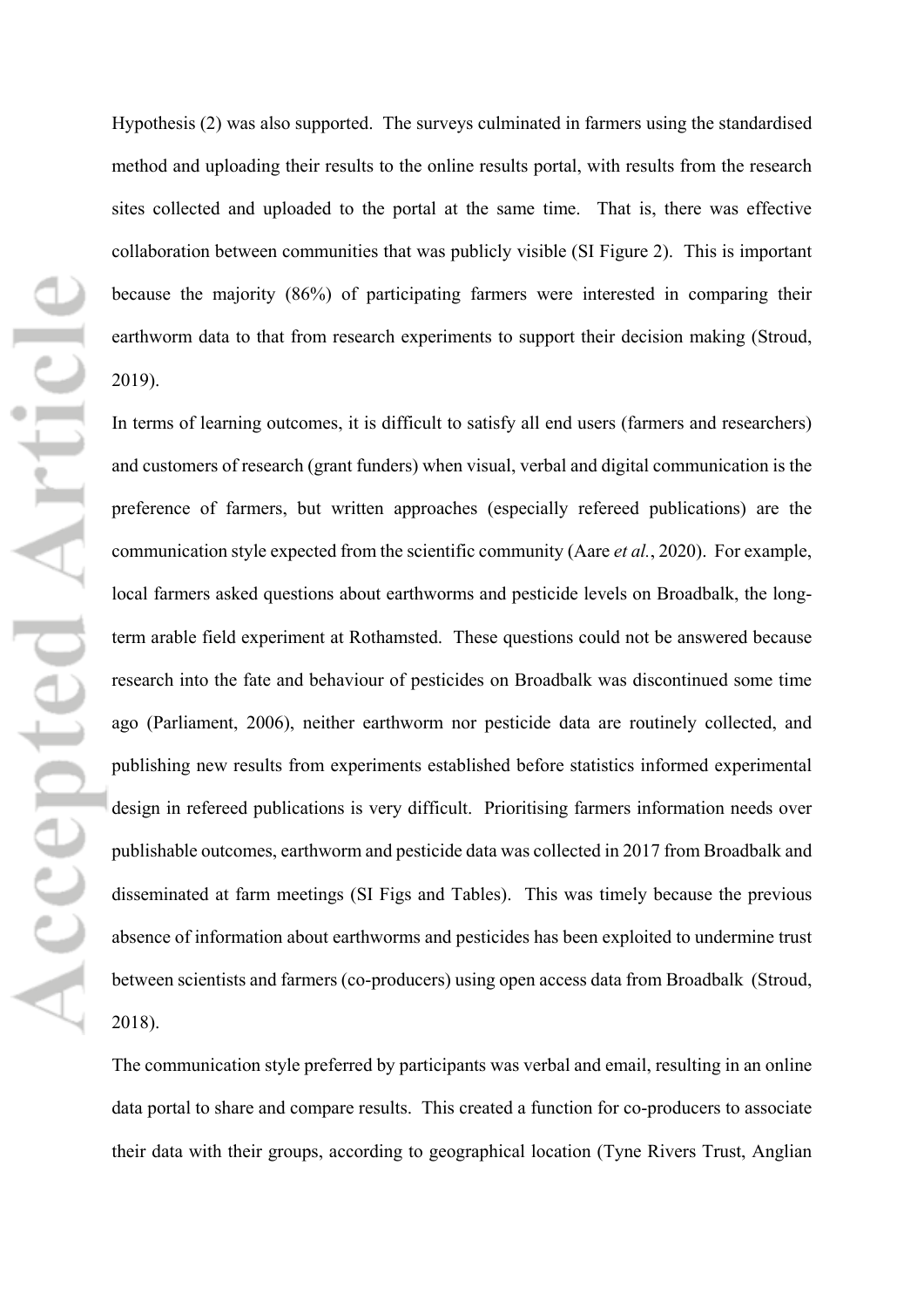Water, FWAG, AHDB monitor farmers) or concept (Yield Enhancement Network) with a follow-up meeting to discuss the results and interpretations. The effectively and popularity of this is shown in the high number of invitations to the first author to meetings. Common questions were the impact, if any, of pesticides, flooding/drought and flatworm invasions on earthworm populations. Learning outcomes indicated earthworm sampling delivered much more than the 'score' and interpreting results as 'pass/fail' was wrong for two principal reasons. First, participation is personal and some co-producers were alarmed by a 'fail' rating. This prompted discussion and negotiation about what the results meant and a change to a heuristics presentation style (Fig 3) with interpretation support available on the web portal (SI Fig. 3) which is authentic about uncertainty. Second, the researcher review indicated that the patchiness of earthworm populations at field scales creates unacceptable degrees of uncertainty for rigorous quantification in terms of 'pass/fail'.

In terms of data quality, farmers rated themselves as confident in the data they were collecting but identified a need for earthworm identification support (Stroud, 2019). Hence the online earthworm tutorial was created, and 92% of farmers used it and said was useful (Fig 1). None the less, the majority (59%) of the participants reported the hardest part of the method was earthworm identification, indicating that even more support is needed. The success rate of visual ecological group identification was earlier found to be 88% (Archer *et al.*, 2009), suggesting a 1 in 12 error should be expected. The majority of researchers were 'slightly confident' in the data quality generated by farmers, which increased to 'confident' if supporting images were provided. There is, therefore, considerable potential for future image analysis to improve scientific confidence in data quality. Images were uploaded by farmers for 20% of entries, and around ca.25% of these were of sufficient quality to be used for verification purposes. Moving towards photographic based recording would likely help to resolve issues around identification.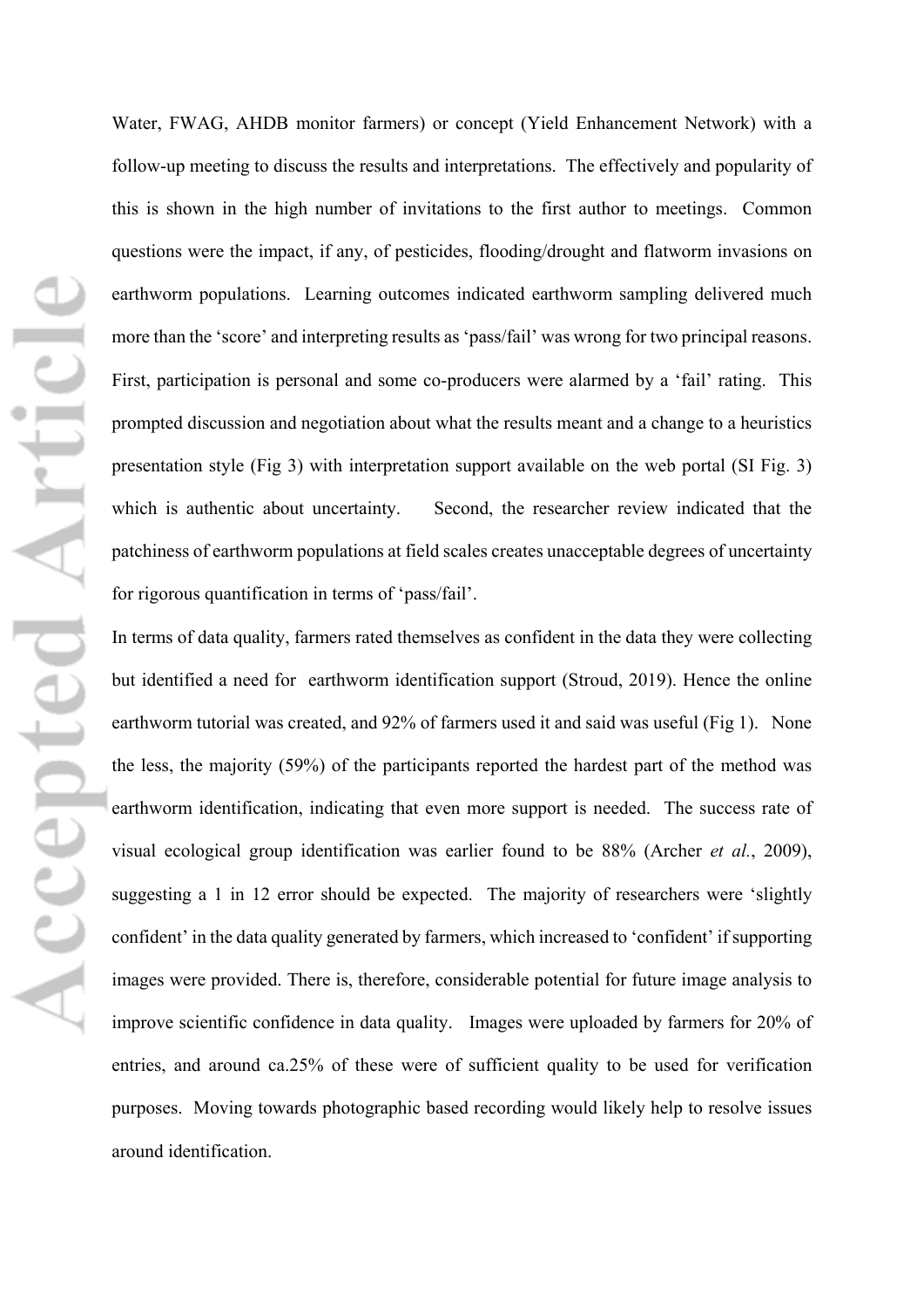The research scientists contribution to the Autumn 2017 surveys was field sampling with farmers and the survey of pesticides and earthworms on Broadbalk. An epigeic earthworm has never been detected on the Broadbalk Experiment, although this reflects the results of only 4 surveys since 1922. Their absence is unexplained, but it, and overall earthworm community structure may be the result of tillage as Broadbalk has been ploughed for 175 years and is thought to have been in cultivation for at least 400 years. The pesticide concentrations in the samples from Broadbalk were consistent with a survey of pesticide residues in soils across Europe: mixtures of up to 6 pesticide residues in soils are common, most frequently including the fungicides epoxiconazole, boscalid and tebuconazole, at concentrations  $\leq 0.5$  mg kg<sup>-1</sup> (Silva *et al.*, 2019). The research contribution for the Autumn 2018 survey comprised only one field. Originally, the intensive sampling of the experiment at Brooms's Barn was thought to be sufficient because of the diversity of within-field soil management at the site under factorial, randomized block design (i.e. peer acceptable design). However, there were no epigeic earthworms detected ( $n = 126$  soil pits), earthworms were not widespread (39% soil pits lacked a single earthworm) and the field had a low abundance of just 1 earthworm per (20 cm  $\times$  20  $cm \times 20$  cm) soil pit. The population collapse highlights a vulnerability of earthworms to drought, resulting in patches of soil without any earthworms and indicating the need for longterm monitoring. The research contribution in Spring 2019 was the whole of Rothamsted farm, with data being uploaded directly into the online results portal to contribute to the social learning network.

A unique feature of these co-ordinated surveys was strategic timing – measuring earthworms, soil ecosystem engineers, at a time when crops are growing. The results indicate that most notillage fields had earthworms which were both widespread (found in at least four out of five soil pits across the field) and included all the three ecological groups of earthworms - in contrast to ploughed fields (Figs 2, 4). This does not mean that earthworms are locally extinct in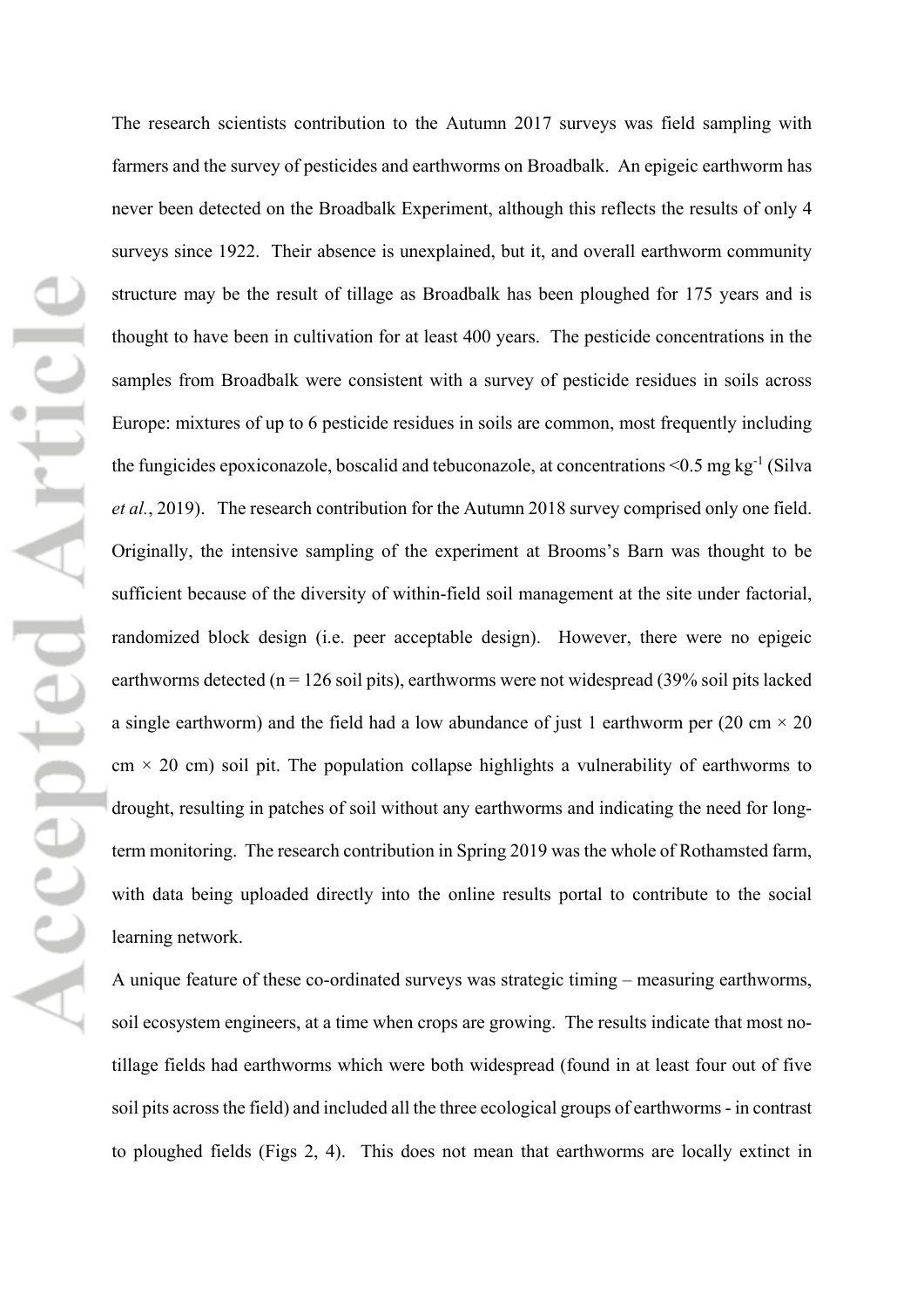ploughed fields (the result of digging only five soil pits per field assessment); but indicates that patchy earthworm distributions are linked to habitat disturbance (tillage) in arable systems. Earthworms were not widespread in 9–22% of all fields surveyed, suggesting a limited spatial influence (i.e. the absence of earthworms in multiple patches of a field) is not uncommon. Epigeic earthworms were not detected in 34–38% fields. Epigeic earthworms are tillage sensitive, and the most sensitive of the ecological groups to drought (Edwards & Bohlen, 1996) and are the most sensitive to parasitic infections in pesticide-treated soils (Pizl, 1985). The lack of detection could be patchy distribution patterns associated with a dependence on surface litter conditions, tillage, environmental (earthworms losing too much water to survive a drought) or related to annelid disease (reducing resilience to environmental stresses); the latter is unknown because earthworms die and rapidly decay in their burrows creating a survivorship bias. Endogeic earthworms were not detected in 8–16% of fields – noting earthworms were present in these fields, but only immature earthworms were recorded. This may be a cause for concern because immature earthworms are not yet capable of reproduction. Anecic earthworms were detected both by physical presence and by checking for their semi-permanent middens on the soil surface. Counting middens was preferred to the laborious application of vermifuge to small soil pits, because middens can cover up to 25% of the soil surface (Subler *et al.*, 1998), with abundances ranging from  $0-3$  middens per m<sup>2</sup> under conventional tillage and up to 28 middens per m<sup>2</sup> under no-till (Simonsen *et al.*, 2010). Research has shown that the abundance of middens is positively correlated to soil health parameters because anecic earthworms stimulate soil biology and engineer soil physical properties (aeration and drainage) (Jemison et al., 2019). It is therefore significant that 19–22% fields had no evidence for anecic earthworms, or signs of them (middens) in both 2018 and 2019. The pilot Spring 2018 survey reported that anecic earthworms were uncommon in one in five fields (Stroud, 2019). Anecic earthworms are least sensitive to drought (Edwards & Bohlen, 1996) and the 2018 survey at Broom's Barn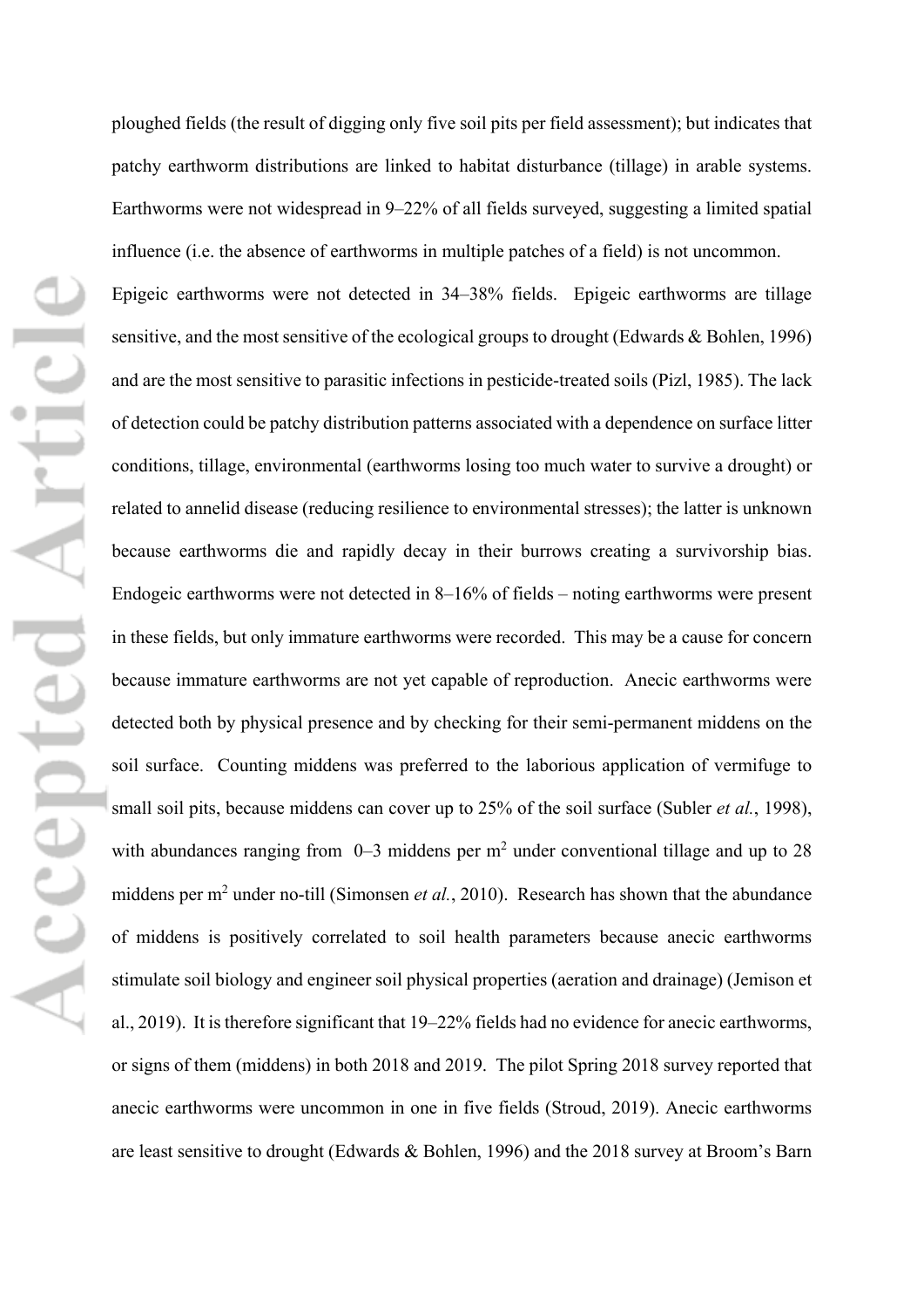was after a long drought, but found an abundance of both *A. longa* and *L. terrestris* earthworms in the autumn. Their absences are commonly attributed to intensive tillage (Briones  $\&$ Schmidt, 2017), and they are vulnerable to castrating parasites in soils exposed to air pollution or pesticides (Stroud, 2021).

Hypothesis (3), that researchers would be interested in influencing the survey design to make it meaningful to soil science, was supported. Researchers cautioned potential confounding factors (soil moisture and temperature, earthworm spatial distribution with fields), and knowledge gaps, including the concern that not enough is known about earthworms to be used as an indicator were helpful. However, these cautions did not prevent the survey being considered a credible and legitimate source of information (Figure 4), an issue which often confounds citizen science (Irwin, 2018). Key developments include: verification of data through photographs, long-term monitoring and integration of surveys with soil properties.

#### 4.2 | Considerations for future approaches

Over the past 25 years, two models have emerged for structuring information systems to aid decision making processes (Gigerenzer & Gaissmaier, 2011; Harrison *et al.*, 2011). For decades, soil science has been shaped towards the optimisation model (Baveye *et al.*, 2016), in which scientific attention is directed towards making a universal knowledge claim e.g. earthworm abundance benchmarking (Phillips *et al.*, 2019). The approach involves distant, statistical analysis and classification to create mechanically elegant models of controlled, artificial situations. The alternative ecologically rational standpoint was explored here, that land management is a knowledge-based system dependent on expert behaviours. Thus, researcher attention is directed towards collaboration and amplifying peer-to-peer learning through digital tools. This approach is a type of social innovation known as 'successor science' in human-computing interaction fields (Harrison *et al.*, 2011). In agriculture, researchers have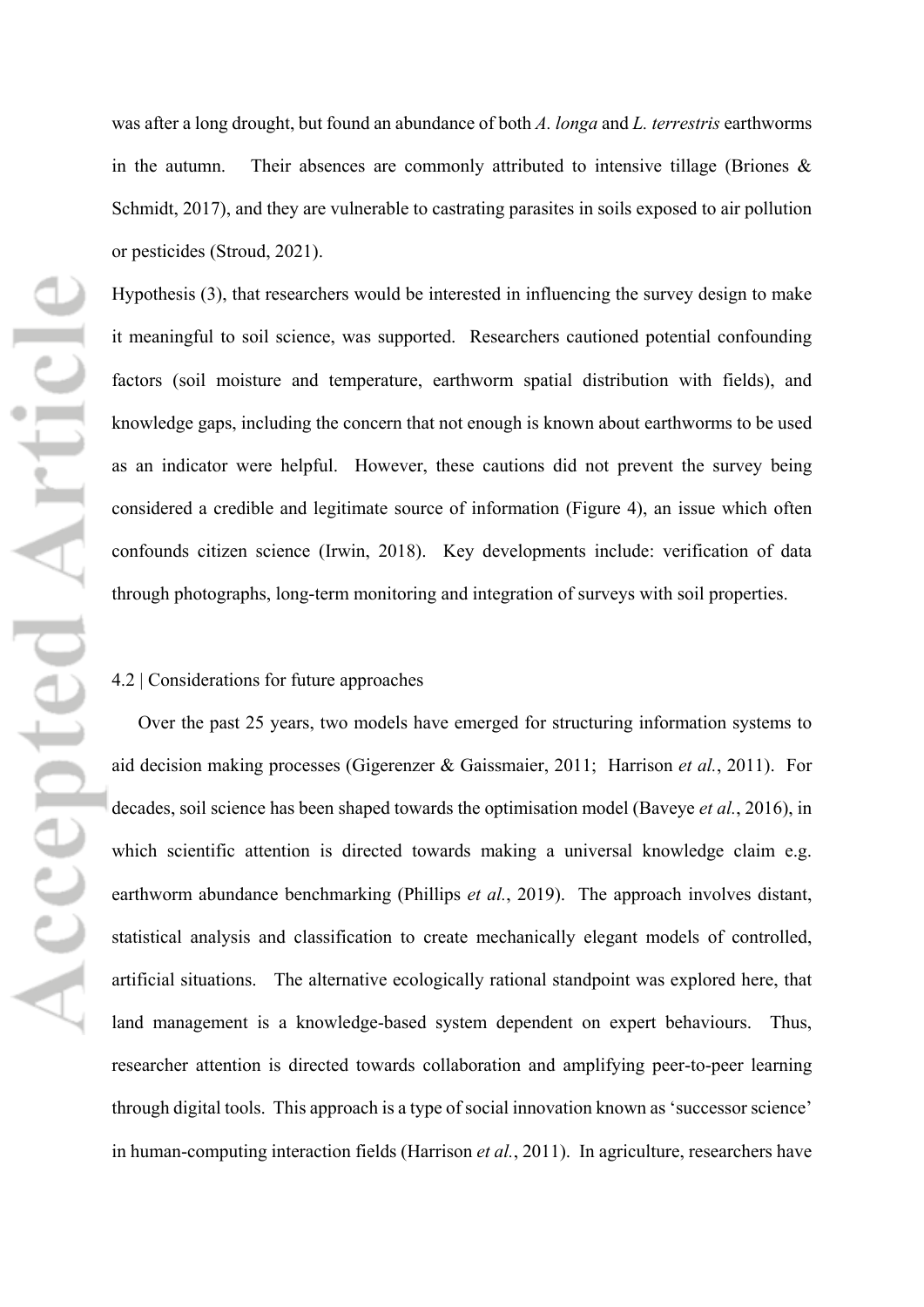explored farmers attitudes to soil degradation and soil health which indicated direct finance was unpopular, with a preference for facilitating farmer-to-farmer learning, using coproductive or participatory approaches (Wheeler & Lobley, 2021). A diversity of decision strategies rather than the 'one size fits all' may fit within the policy concepts of a sustainable society, e.g. the UN Sustainable Development Goals and the EU 'Green Deal'.

Citizens excel at measuring visual properties and the activities of earthworms, first recognised by Charles Darwin (Darwin, 1882), and here digital connections co-ordinated earthworm measurements at unprecedented geographic scales to the ecological group level. The frequently asked questions highlighted key scientific research gaps in the fate and behaviour of pesticides. This is particularly relevant to earthworms because the consumption of earthworms by vertebrates can result in the trophic transfer of pollutants, and spread of fatal parasitic diseases to wildlife and farmed animals (Stroud, 2021). Hence why earthworm monitoring based on numbers is ineffective and the post-registration monitoring of pesticides is essential.

Research funding ended in 2019 bringing our science-farming partnership in earthworm monitoring to an end. None the less it is being used widely. For example, the method has been adopted for the ASDA (supermarket), NIAB and University of Cambridge soil health testing guidelines (NIAB, 2020). It is being independently trialled as a metric for the soil structure target for the Department of Environment, Farming, and Rural Affairs by the Environment Agency, Sustainable Soils Alliance and Centre for Ecology and Hydrology (SSA, 2021). It is also being independently trialled for the Global Farm Metric, with investment by banks, major UK supermarkets, policy makers in England and Wales, environmental NGOs and the National Farmers Union (SFT, 2021).

#### **5 | Conclusion**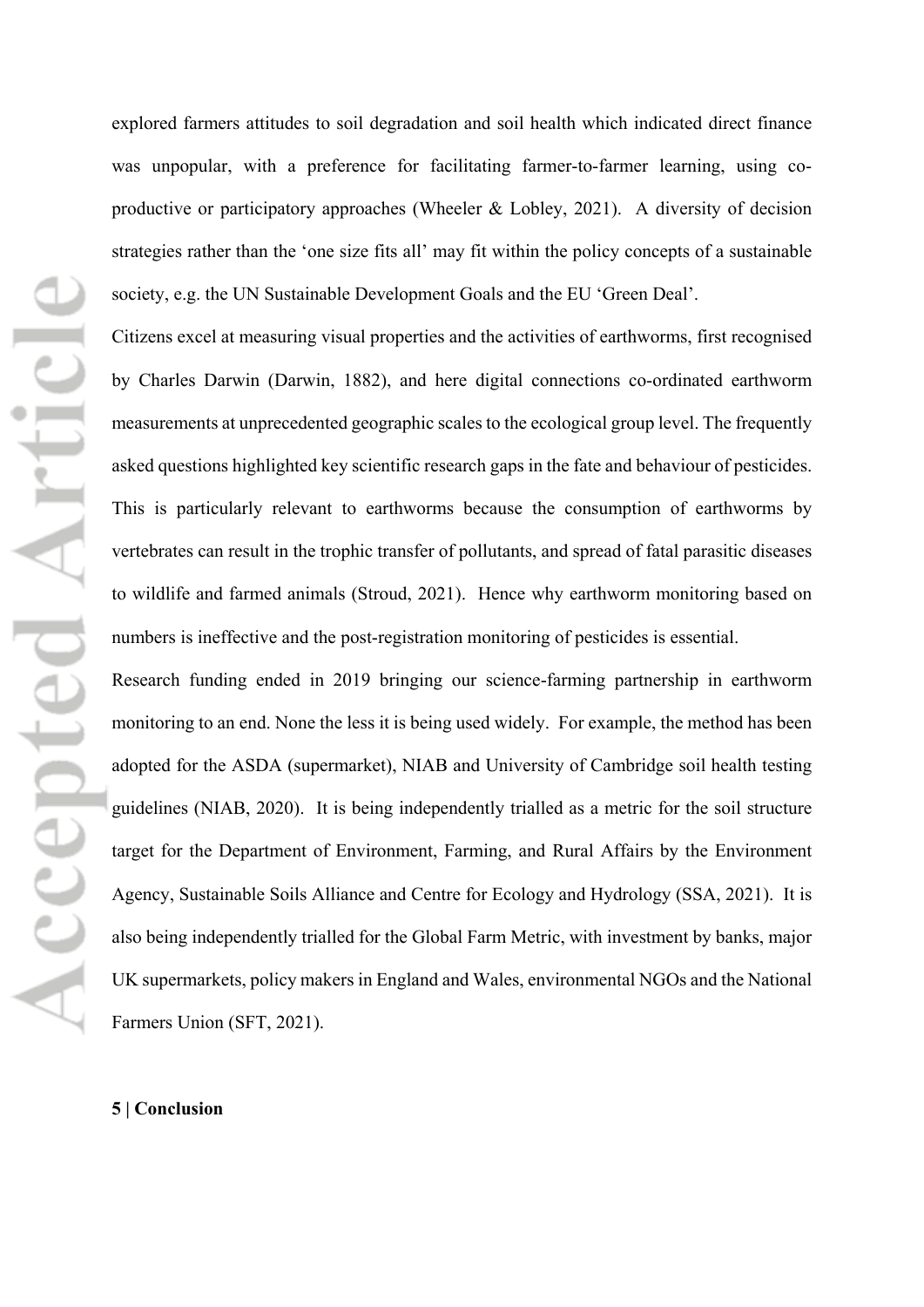This project was based on the hypothesis that science-farming partnerships are essential to understanding how our behaviours can sustain or enhance the life-sustaining components of the soil ecosystems that we are dependent upon. It demonstrated that there is an appetite for civic science projects in the farming community, and that there are widespread and unexplained absences of anecic earthworms. Most surveyed researchers thought than an earthworm survey would likely improve farmland soil health and would recommend it to farmers and policy makers. The survey is being independently taken forward and used as a metric by both private and public stakeholders, demonstrating authentic knowledge transfer in soil science.

#### **Acknowledgements**

Funding support was provided during 2016–2019 through a NERC Soils Security Fellowship: NE/N019253/1. The opportunity to pursue a publication was provided by SRUC. The authors have no conflict of interest to declare.

#### **References**

Aare, A. K., Cooreman, H., Garayoa, C. V., Arrieta, E. S., Bellostas, N., Marchand, F., & Hauggaard-Nielsen, H. (2020). Methodological Reflections on Monitoring Interactive Knowledge Creation during Farming Demonstrations by Means of Surveys and Observations. *Sustainability, 12*, 5739.

Archer, M., Barraclough, D., Bone, J., Eggleton, P., Head, M., Jones, D. T., & Voulvoulis, N. (2009). *The OPAL Soil and Earthworm survey report*. London: Imperial College.

Baveye, P. C., Baveye, J., & Gowdy, J. (2016). Soil "Ecosystem" Services and Natural Capital: Critical Appraisal of Research on Uncertain Ground. *Frontiers in Environmental Science, 4*. Bouché, M. B. (1977). Stratégies lombriciennes. In *Soil Organisms as Components of Ecosystems*, pp. 122–132. Eds U. Lohm and T. Persson. Stockholm: Ecological Bulletin.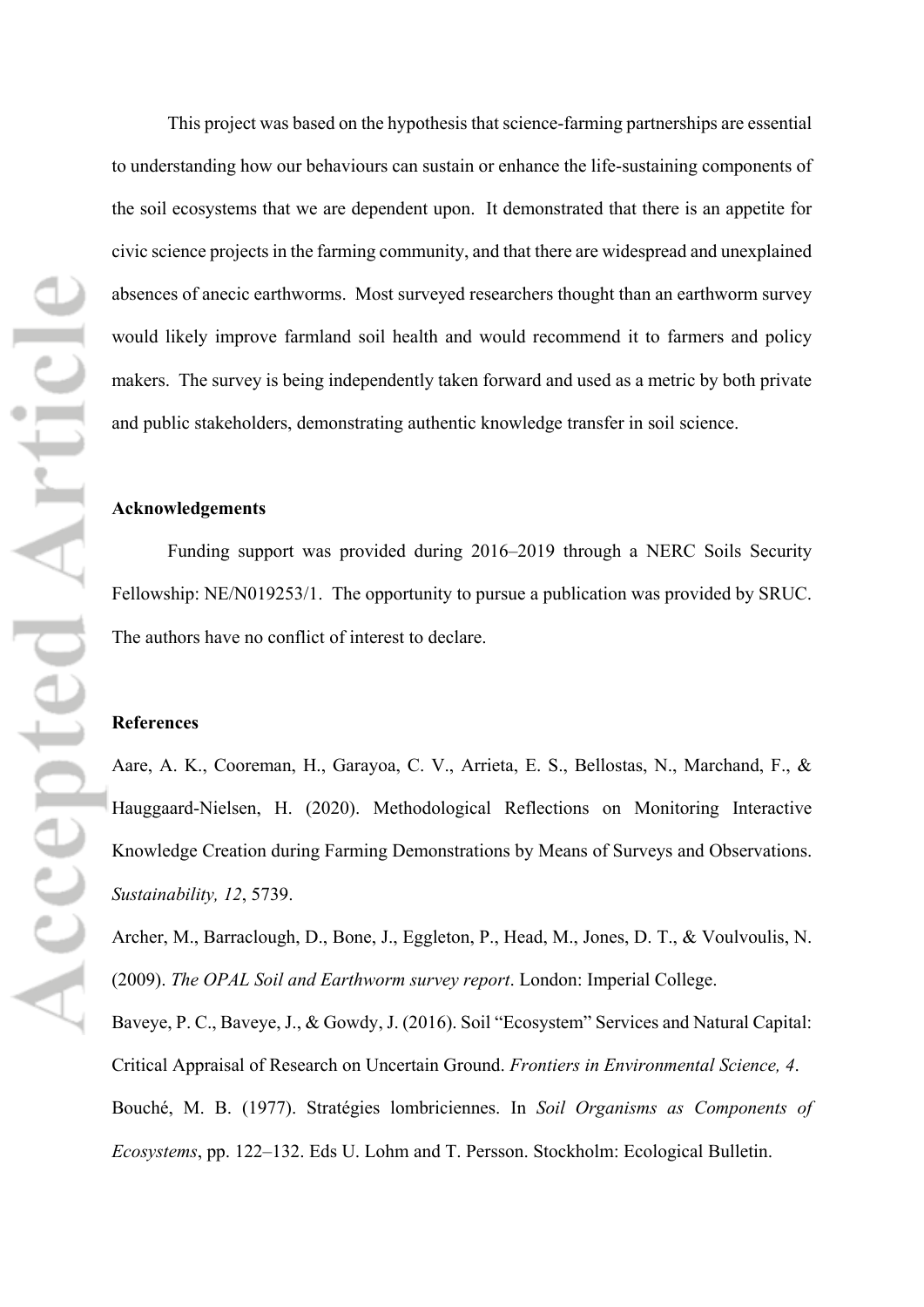Briones, M. J. I., & Schmidt, O. (2017). Conventional tillage decreases the abundance and biomass of earthworms and alters their community structure in a global meta-analysis. *Global Change Biology, 23*, 4396–4419.

Brown, G. G., Benito, N. P., Pasini, A., Sautter, K. D., de F Guimarães, M., & Torres, E. (2003). No-tillage greatly increases earthworm populations in Paraná state, Brazil: The 7th International Symposium on Earthworm Ecology. · Cardiff · Wales, · 2002. *Pedobiologia, 47*, 764–771.

Chan, K. Y. (2001). An overview of some tillage impacts on earthworm population abundance and diversity — implications for functioning in soils. *Soil and Tillage Research, 57*, 179–191. Darwin, C. (1882). *The formation of vegetable mould: through the action of worms, with observations on their habits,* London: J. Murray.

e-RA. (2018). Electronic Rothamsted Archive. In www.era.rothamsted.ac.uk/Met: Lawes Agricultural Trust and Rothamsted Research data e-RA database.

Edwards, C. A., & Bohlen, P. J. (1996). *Biology and ecology of earthworms*. London: Chapman and Hall Ltd., 2–6 Boundary Row, London, UK; Chapman and New York: Hall, Inc., 29 West 35th Street, New York, USA.

EJSS. (2019.) https://onlinelibrary.wiley.com/doi/toc/10.1111/(ISSN), pp. 1365–2389. Earthworms.

Evans, A. C., & Guild, W. J. M. (1948). Studies on the Relationships Between Earthworms and Soil Fertility. *Annals of Applied Biology, 35*, 471–484.

Gigerenzer, G., & Gaissmaier, W. (2011). Heuristic Decision Making. In *Annual Review of Psychology,* Vol. 62, pp. 451–482 Eds S. T. Fiske, D. L. Schacter and S. E. Taylor. Palo Alto: Annual Reviews.

Harrison, S., Sengers P., & Tatar D. (2011). Making epistemological trouble: Third-paradigm HCI as successor science. *Interacting with Computers, 23*, 385–392.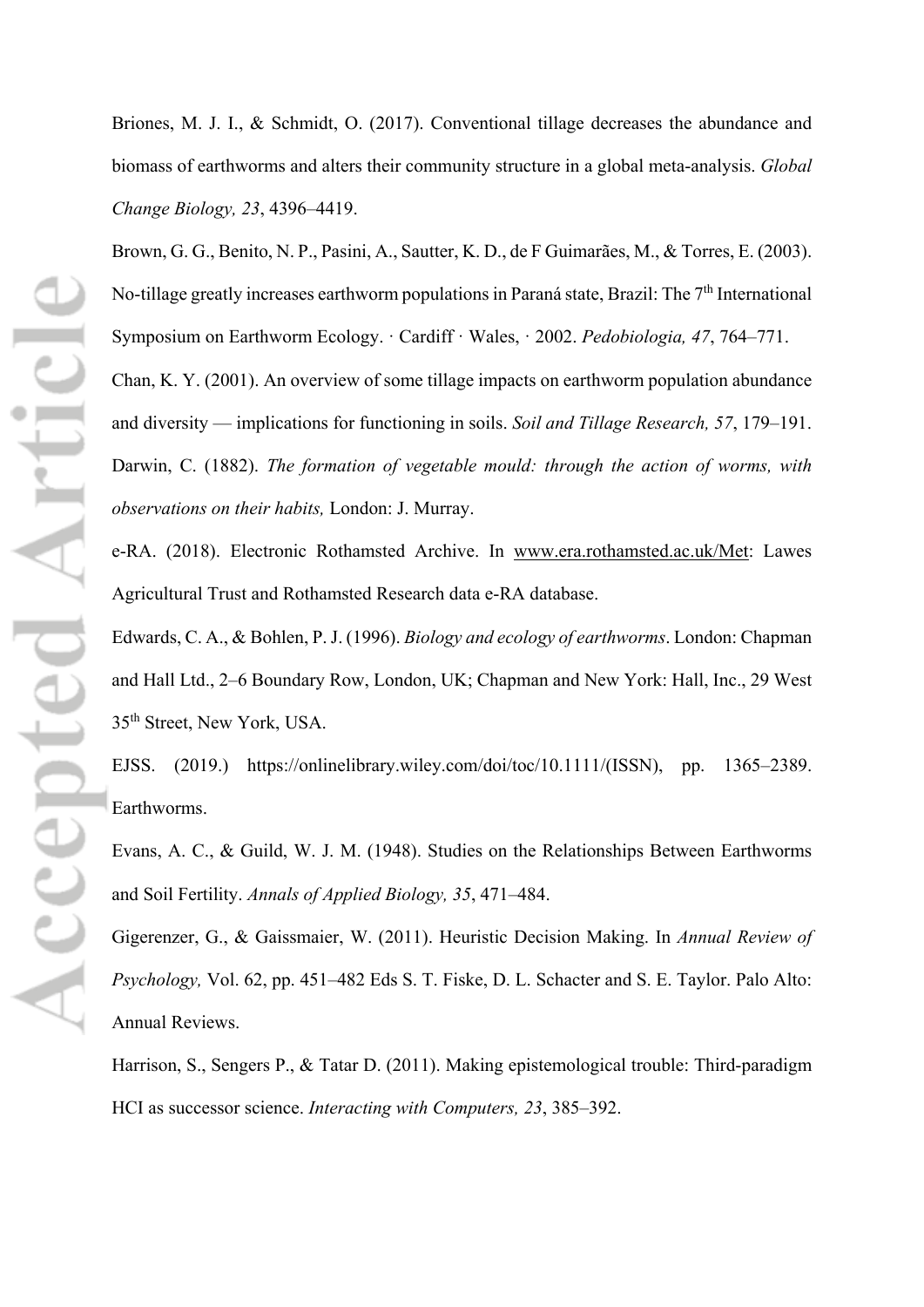Ingram. J. (2010). Technical and Social Dimensions of Farmer Learning: An Analysis of the Emergence of Reduced Tillage Systems in England. *Journal of Sustainable Agriculture, 34*, 183–201.

Ingram, J., Fry, P., & Mathieu, A. (2010). Revealing different understandings of soil held by scientists and farmers in the context of soil protection and management. *Land Use Policy, 27*, 51–60.

Irwin, A. (2018). No PhDs needed: how citizen science is transforming research. *Nature, 562*, 480–482.

Jemison, J. M., Kersbergen, R., Majewski, C., & Brinton, W. (2019), Soil Health of Recently Converted No-till Corn Fields in Maine. *Communications in Soil Science and Plant Analysis, 50*, 2384–2396.

Kladivko, E. J., Akhouri, N. M., & Weesies, G. (1997). Earthworm populations and species distributions under no-till and conventional tillage in Indiana and Illinois. *Soil Biology & Biochemistry, 29*, 613–615.

Lahmar, R. (2010). Adoption of conservation agriculture in Europe: Lessons of the KASSA project. *Land Use Policy, 27*, 4–10.

NIAB. (2020). *Soil Health Testing Guidelines* [Online]. [https://www.niab.com/sites/default/files/imce\\_uploads/VirtualEvents/ASDA%20soil%20heal](https://www.niab.com/sites/default/files/imce_uploads/VirtualEvents/ASDA%20soil%20health%20assessment%20handbook%20-%20May%202020.pdf) [th%20assessment%20handbook%20-%20May%202020.pdf.](https://www.niab.com/sites/default/files/imce_uploads/VirtualEvents/ASDA%20soil%20health%20assessment%20handbook%20-%20May%202020.pdf)

Nxele, T. C., Lamani, S., Measey, G. J., Armstrong, A. J., Plisko, J. D., Willows-Munro, S., Janion-Scheepers, C., & Wilson, J. R. U. (2015). *Studying Earthworms (Annelida: Oligochaeta) in South Africa*, *56*, 779–806, 728.

O'Neill, B., Sprunger, C. D., & Robertson, G. P. (2021). Do soil health tests match farmer experience? Assessing biological, physical, and chemical indicators in the Upper Midwest United States. *Soil Science Society of America Journal, 85*, 903–918.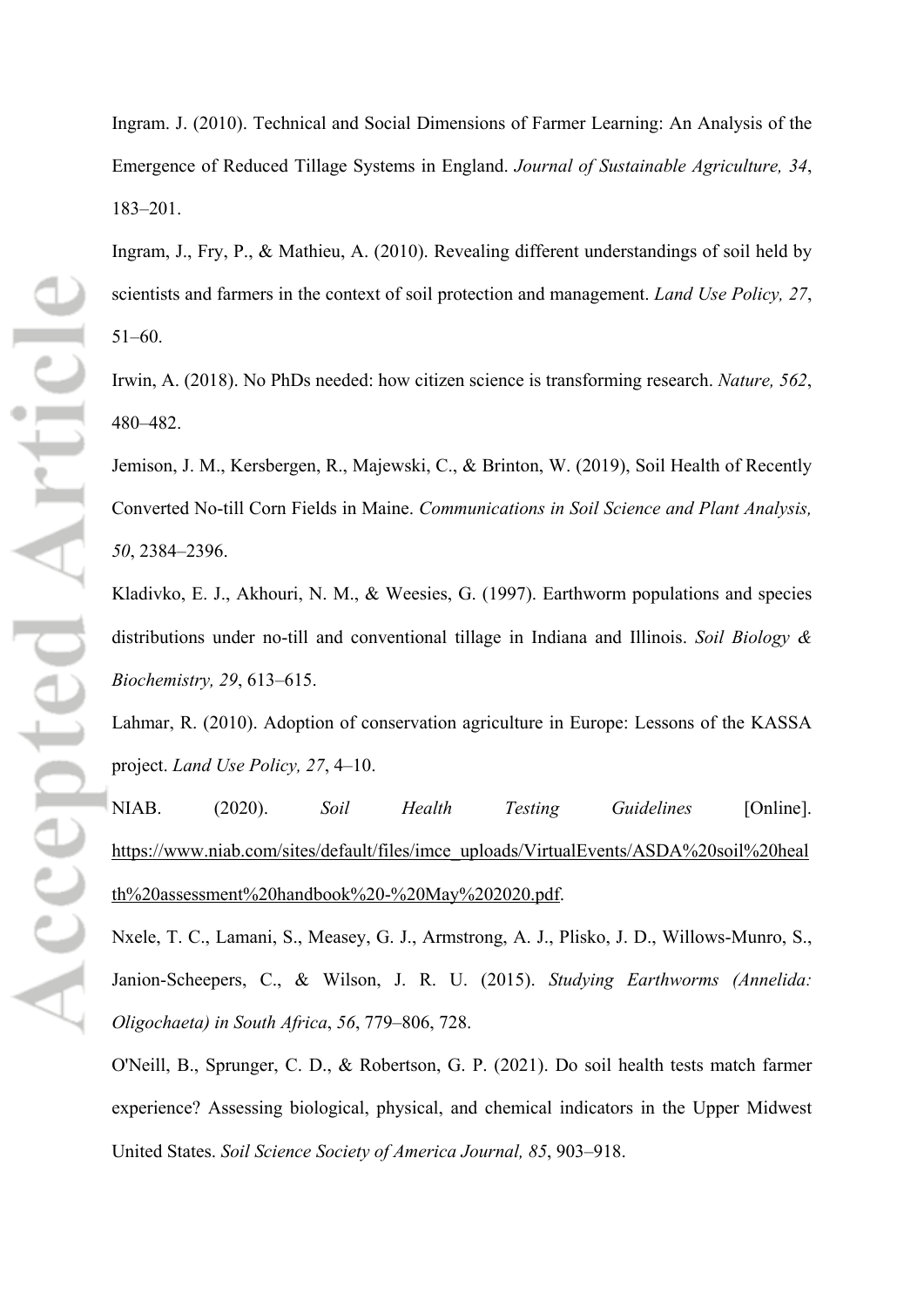Parliament. (2006). *Erosion in National Scientific Capacity: examples from Rothamsted Research.* https://publications.parliament.uk/pa/cm200607/cmselect/cmsctech/6/68we53. htm*.* [Online]. [Accessed 2019].

Pauli, N., Abbott, L. K., Negrete-Yankelevich, S., & Andrés, P. (2016). Farmers' knowledge and use of soil fauna in agriculture: a worldwide review. *Ecology and Society, 21*.

Phillips, H. R. P., Guerra, C. A., Bartz, M. L. C., Briones, M. J. I., Brown, G., Crowther, T. W., Ferlian, O., Gongalsky, K. B., van den Hoogen, J., Krebs, J., Orgiazzi, A., Routh, D., Schwarz, B., Bach, E. M., Bennett, J., Brose, U., Decaëns, T., König-Ries, B., Loreau, M., Mathieu, J., Mulder, C., van der Putten, W. H., Ramirez, K. S., Rillig, M. C., Russell, D., Rutgers, M., Thakur, M. P., de Vries, F. T., Wall, D. H., Wardle, D. A., Arai, M., Ayuke, F. O., Baker, G. H., Beauséjour, R., Bedano, J. C., Birkhofer, K., Blanchart, E., Blossey, B., Bolger, T., Bradley, R. L., Callaham, M. A., Capowiez, Y., Caulfield, M. E., Choi, A., Crotty, F. V., Dávalos, A., Cosin, D. J. D., Dominguez, A., Duhour, A. E., van Eekeren, N., Emmerling, C., Falco, L. B., Fernández, R., Fonte, S. J., Fragoso, C., Franco, A. L. C., Fugère, M., Fusilero, A. T., Gholami, S., Gundale, M. J., López, M. G., Hackenberger, D. K., Hernández, L. M., Hishi, T., Holdsworth, A. R., Holmstrup, M., Hopfensperger, K. N., Lwanga, E. H., Huhta, V., Hurisso, T. T., Iannone, B. V., Iordache, M., Joschko, M., Kaneko, N., Kanianska, R., Keith, A. M., Kelly, C. A., Kernecker, M. L., Klaminder, J., Koné, A. W., Kooch, Y., Kukkonen, S. T., Lalthanzara, H., Lammel, D. R., Lebedev, I. M., Li, Y., Lidon, J. B. J., Lincoln, N. K., Loss, S. R., Marichal, R., Matula R., Moos, J. H., Moreno, G., Morón-Ríos, A., Muys, B., Neirynck, J., Norgrove, L., Novo, M., Nuutinen, V., Nuzzo, V., Rahman, P M., Pansu, J., Paudel, S., Pérès, G., Pérez-Camacho, L., Piñeiro, R., Ponge, J.-F., Rashid, M. I., Rebollo, S., Rodeiro-Iglesias, J., Rodríguez, M. Á., Roth, A. M., Rousseau, G. X., Rozen, A., Sayad, E., van Schaik, L., Scharenbroch, B. C., Schirrmann, M., Schmidt, O., Schröder, B., Seeber, J., Shashkov, M. P., Singh, J., Smith, S. M., Steinwandter, M., Talavera, J. A., Trigo,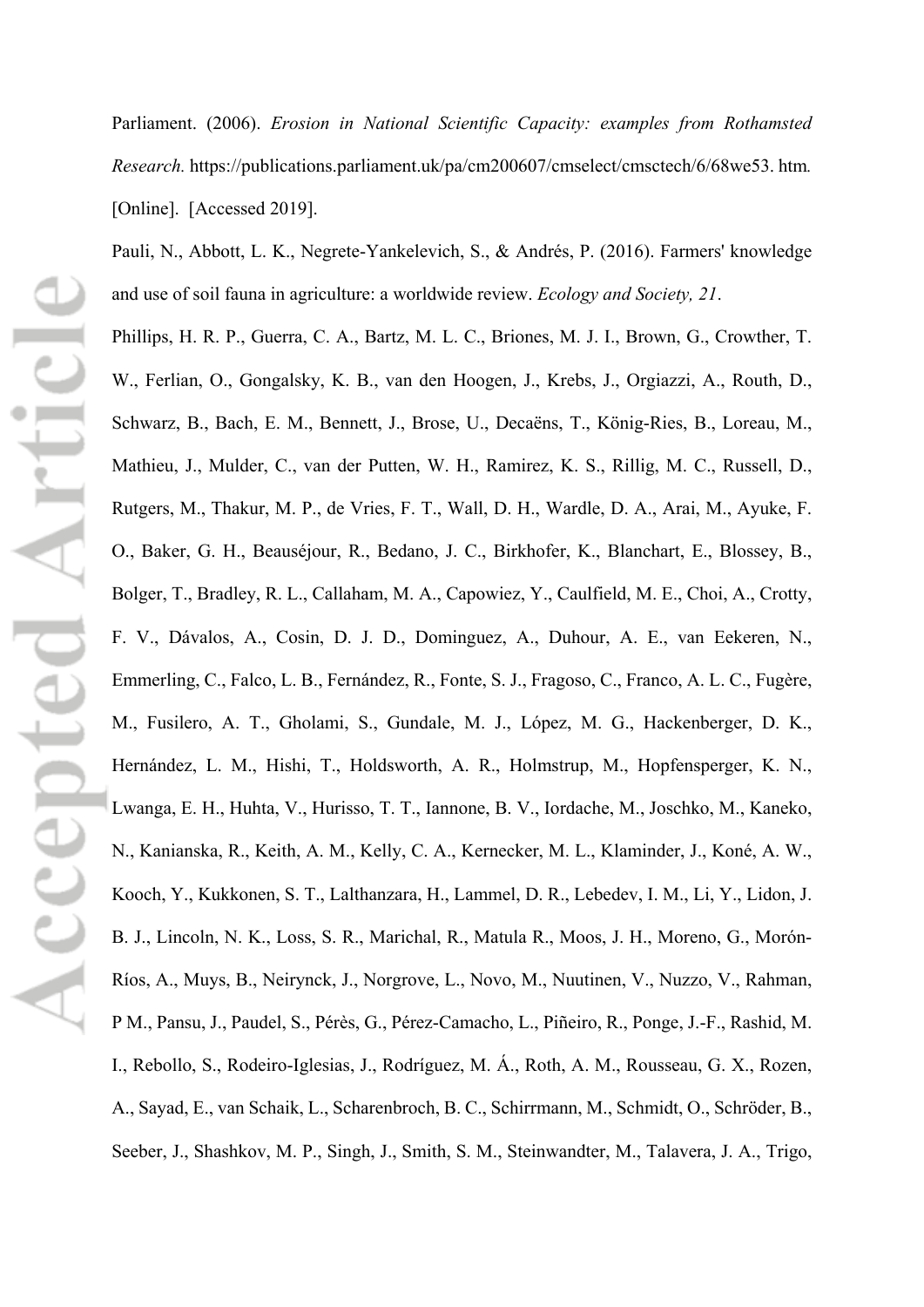D., Tsukamoto, J., de Valença, A. W., Vanek, S. J., Virto, I., Wackett, A. A., Warren, M. W., Wehr, N. H., Whalen, J. K., Wironen, M. B., Wolters, V., Zenkova, I. V., Zhang, W., Cameron, E. K., & Eisenhauer, N. (2019). Global distribution of earthworm diversity. *Science, 366*, 480– 485.

Pizl, V. (1985). The effect of the herbicide zeatin-50 on the earthworm infection by monocystid gregarines *Pedobiologia, 28*, 399–402.

Ritz, K. (2021). What lies beneath? In [https://www.youtube.com/watch?v=R7RnexyCgS8.](https://www.youtube.com/watch?v=R7RnexyCgS8) SFT. (2021). *The Global Farm Metric* [Online]. [https://sustainablefoodtrust.org/key](https://sustainablefoodtrust.org/key-issues/sustainability-metrics/the-global-farm-metric/)[issues/sustainability-metrics/the-global-farm-metric/.](https://sustainablefoodtrust.org/key-issues/sustainability-metrics/the-global-farm-metric/) [Accessed].

Silva, V., Mol, H. G. J., Zomer, P., Tienstra, M., Ritsema, C. J., & Geissen, V. (2019). Pesticide residues in European agricultural soils – A hidden reality unfolded. *Science of The Total Environment, 653*, 1532–1545.

Simonsen, J., Posner, J., Rosemeyer, M., & Baldock, J. (2010). Endogeic and anecic earthworm abundance in six Midwestern cropping systems. *Applied Soil Ecology, 44*, 147– 155.

Skaalsveen, K., Ingram, J., & Urquhart, J. (2020). The role of farmers' social networks in the implementation of no-till farming practices. *Agricultural Systems, 181*, 102824.

SSA. (2021). *The development of a metric for soil structure target* [Online]. http://sustainablesoils.org/images/pdf/Annex\_II\_-\_Example\_of\_Proposed\_Metrics\_for\_soil\_ structure target.pdf. [Accessed].

Stroud. J. L. (2018). Co-producers: open data can test trust. *Nature, 562*, 344–344.

Stroud, J. L. (2019). Soil health pilot study in England: Outcomes from an on-farm earthworm survey. *PLOS ONE, 14*, e0203909.

Stroud, J. L. (2021). Annelid Diseases. In *Invertebrate Pathology*, Eds A. F. Rowley, C. J. Coates & M. M. A. Whitten. Oxford, UK: Oxford University Press.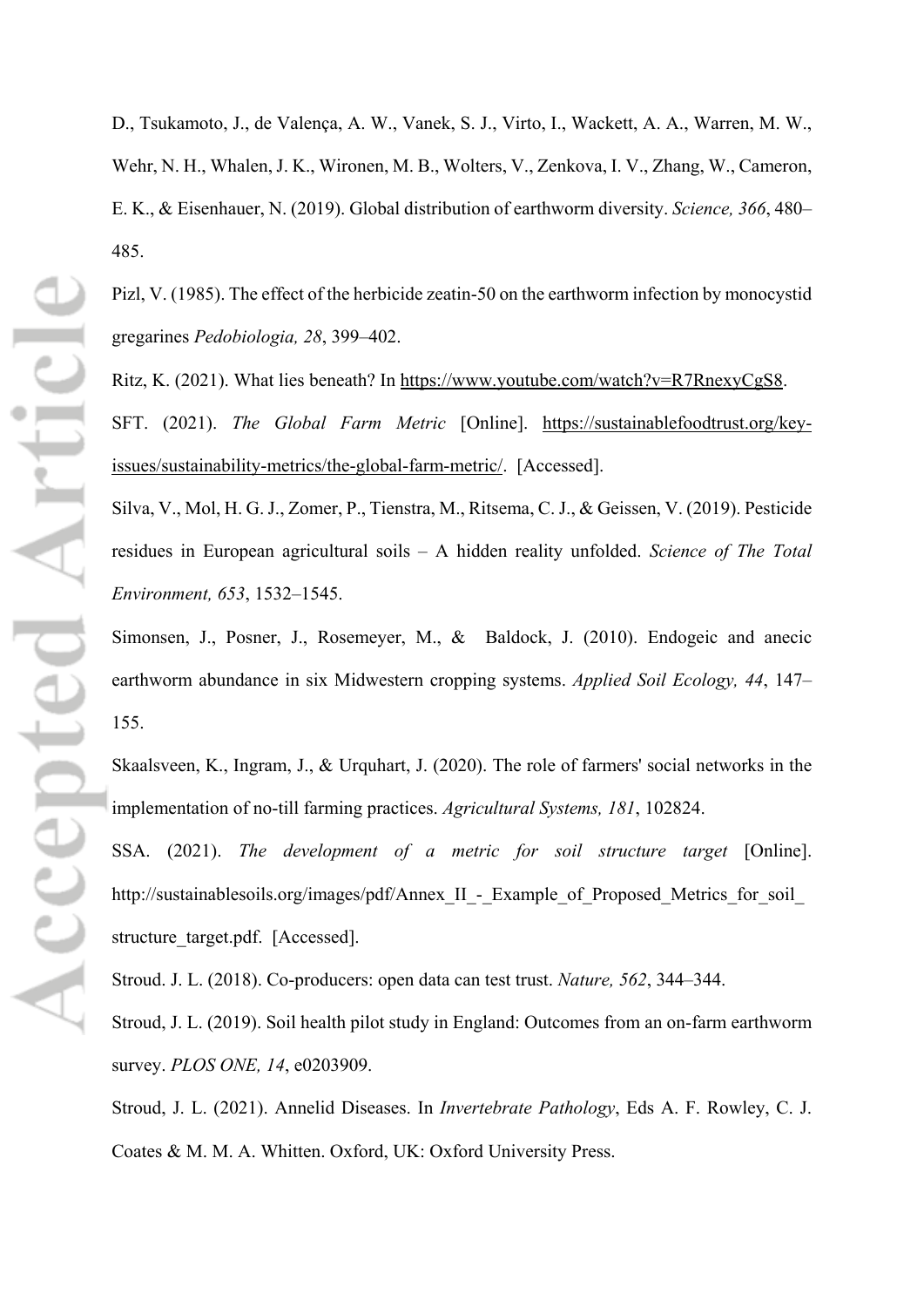Subler, S., Kirsch, A. S. J. B., & Soils, F. o. (1998). Spring dynamics of soil carbon, nitrogen, and microbial activity in earthworm middens in a no-till cornfield. *26*, 243–249.

Targetti, S., Herzog, F., Geijzendorffer, I. R., Wolfrum, S., Arndorfer, M., Balàzs, K., Choisis, J. P., Dennis, P., Eiter, S., Fjellstad, W., Friedel, J. K., Jeanneret, P., Jongman, R. H. G., Kainz, M., Luescher, G., Moreno, G., Zanetti, T., Sarthou, J. P., Stoyanova, S., Wiley, D., Paoletti, M. G., & Viaggi, D. (2014). Estimating the cost of different strategies for measuring farmland biodiversity: Evidence from a Europe-wide field evaluation. *Ecological Indicators, 45*, 434– 443.

van Groenigen, J. W., Lubbers, I. M., Vos, H. M. J., Brown, G. G., De Deyn, G. B., van Groenigen, K. J. (2014). Earthworms increase plant production: a meta-analysis. *Scientific Reports, 4*.

Wyckhuys, K. A. G., Bentley, J. W., Lie, R., Nghiem, L. T. P., & Fredrix, M. (2018). Maximizing farm-level uptake and diffusion of biological control innovations in today's digital era. *Biocontrol, 63*, 133–148.

Zúñiga, M. C., Feijoo, M. A., Quintero, H., Aldana, N. J., & Carvajal, A. F. (2013). Farmers' perceptions of earthworms and their role in soil. *Applied Soil Ecology, 69*, 61–68.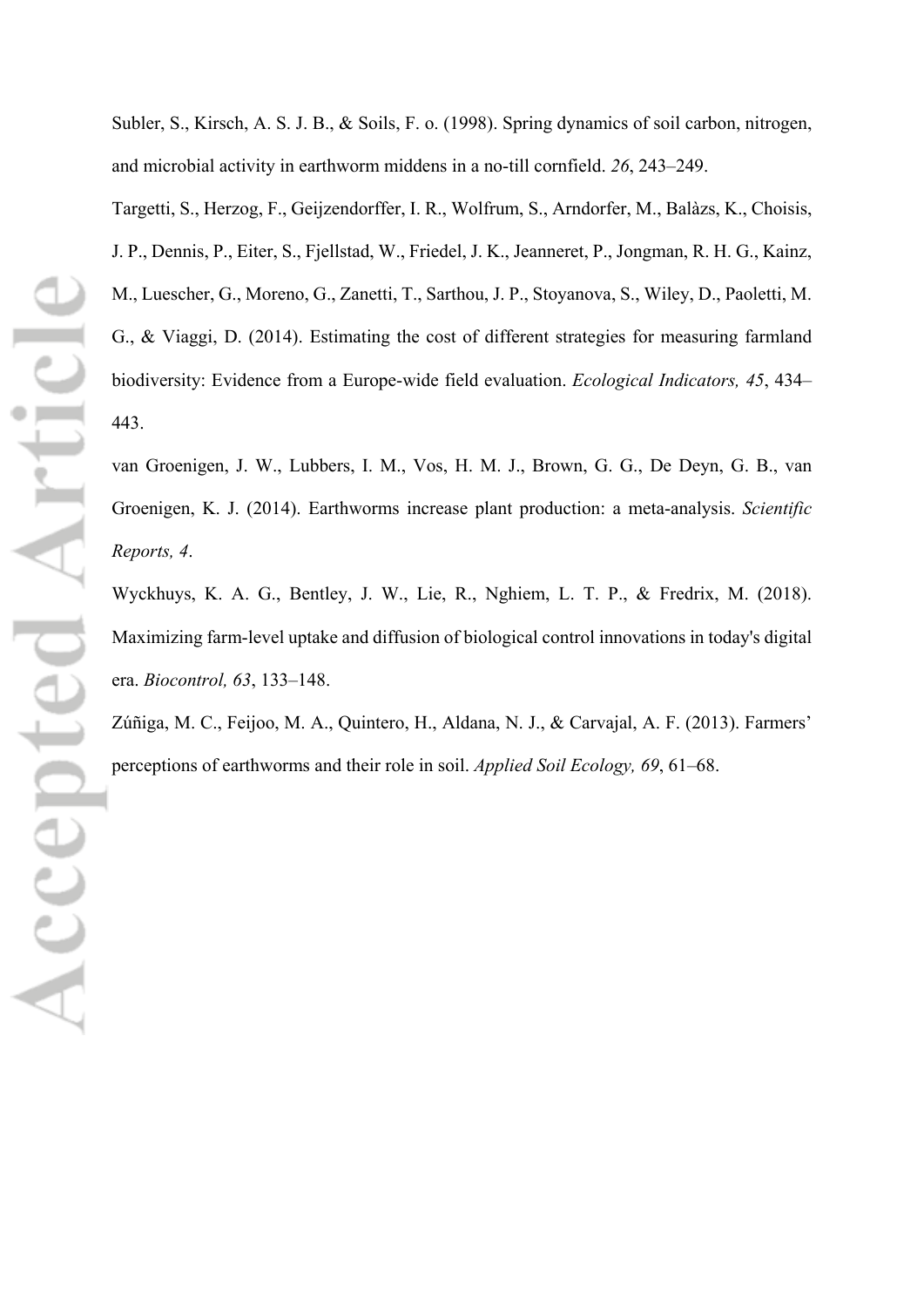#### **FIGURE LEGENDS**

Fig. 1. #30minworms participant responses.

Fig. 2. #30minworms (Autumn 2018).

Fig. 3. #WorldWormWeek (Spring 2019). The results portal was designed for arable systems - but participants uploaded 'other' arable, pasture/ley and wilderness.

Fig. 4. Researcher responses to the earthworm survey.

Si Fig. 1: Average earthworm numbers in 17 plots across 4 sections of the Broadbalk Wheat Experiment showing earthworm abundance. Data are mean  $\pm$  SE.

SI Fig 2: Examples of Twitter interactions.

SI Fig. 3: Decision aid using earthworm community structure information.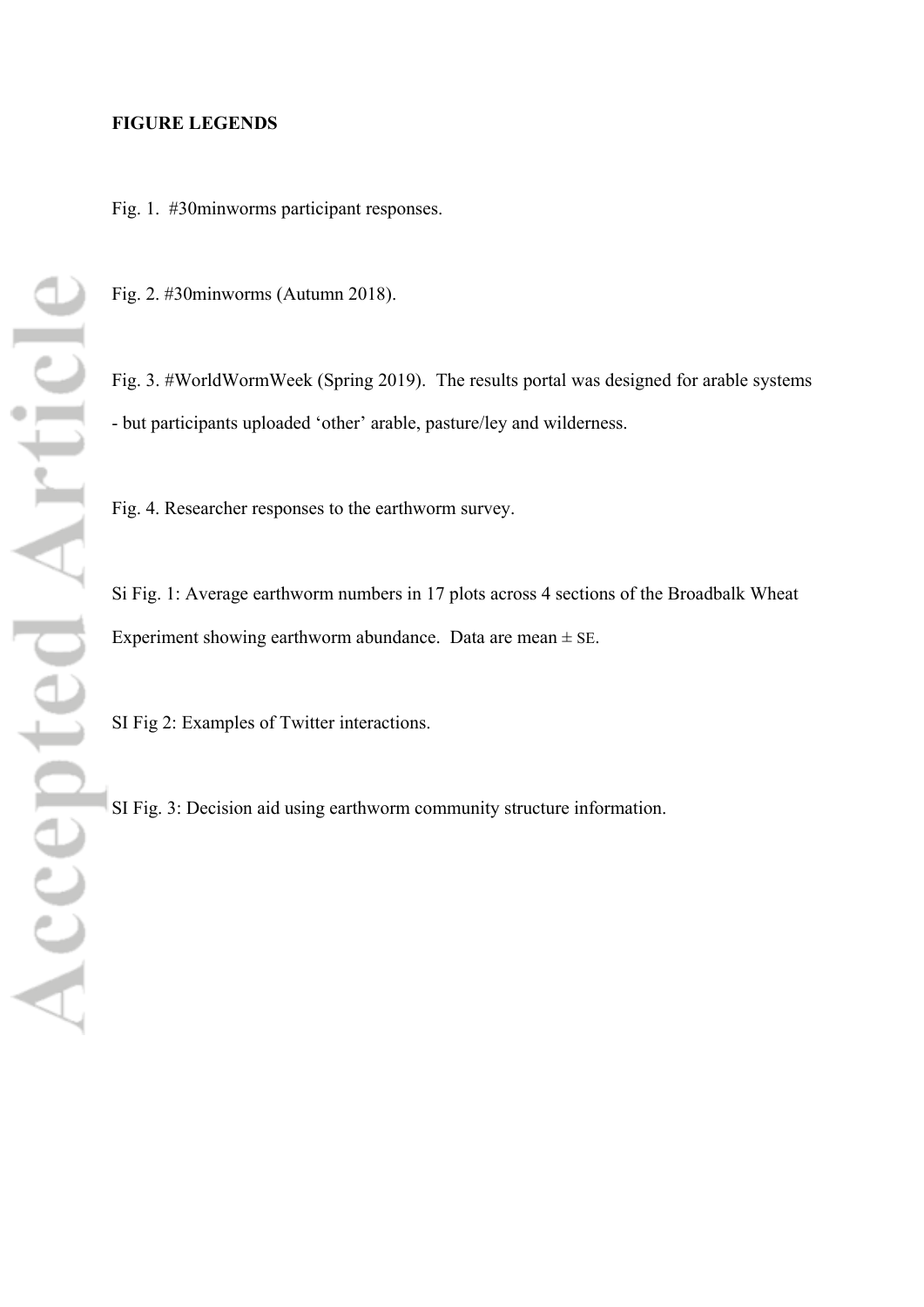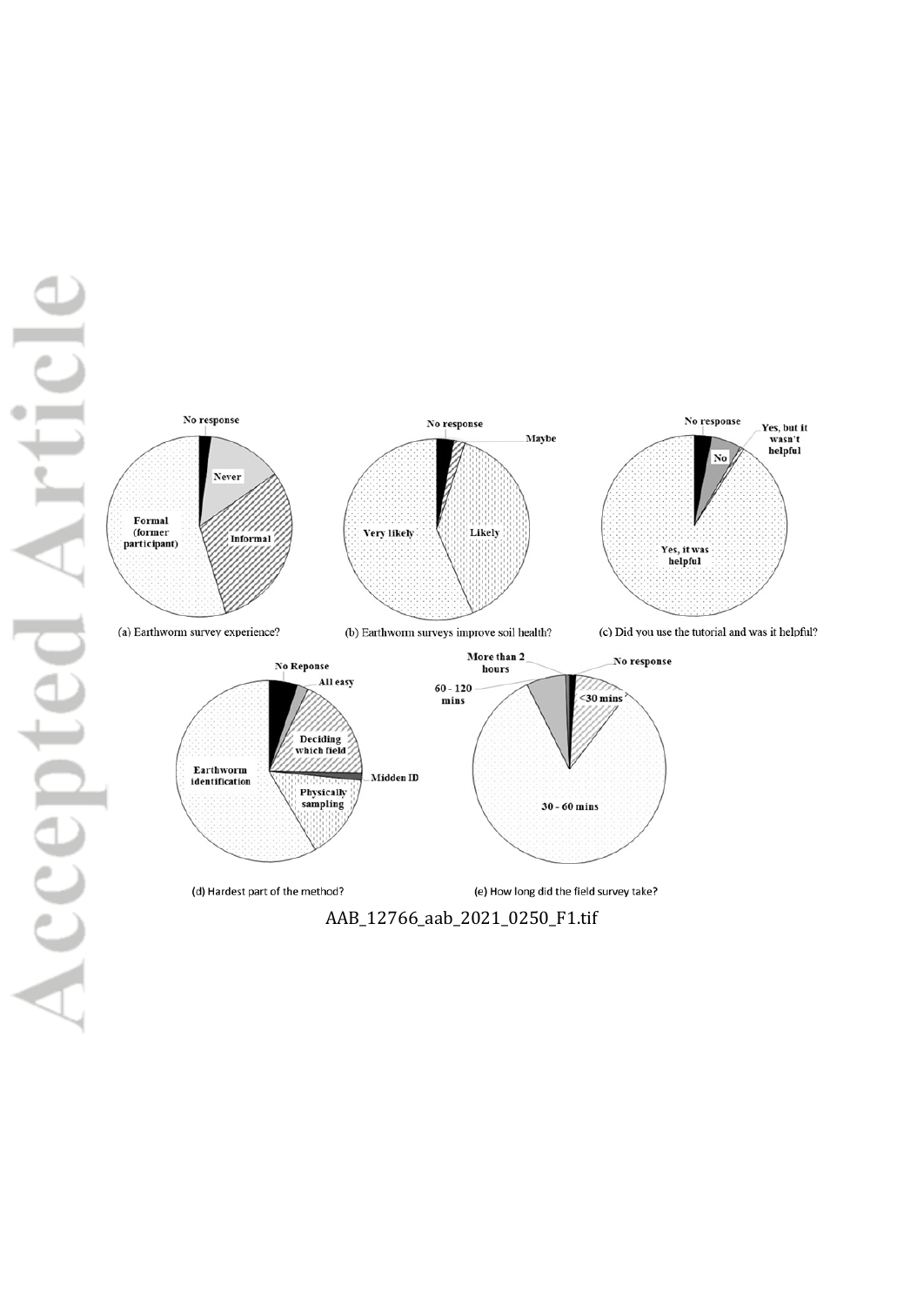

Yes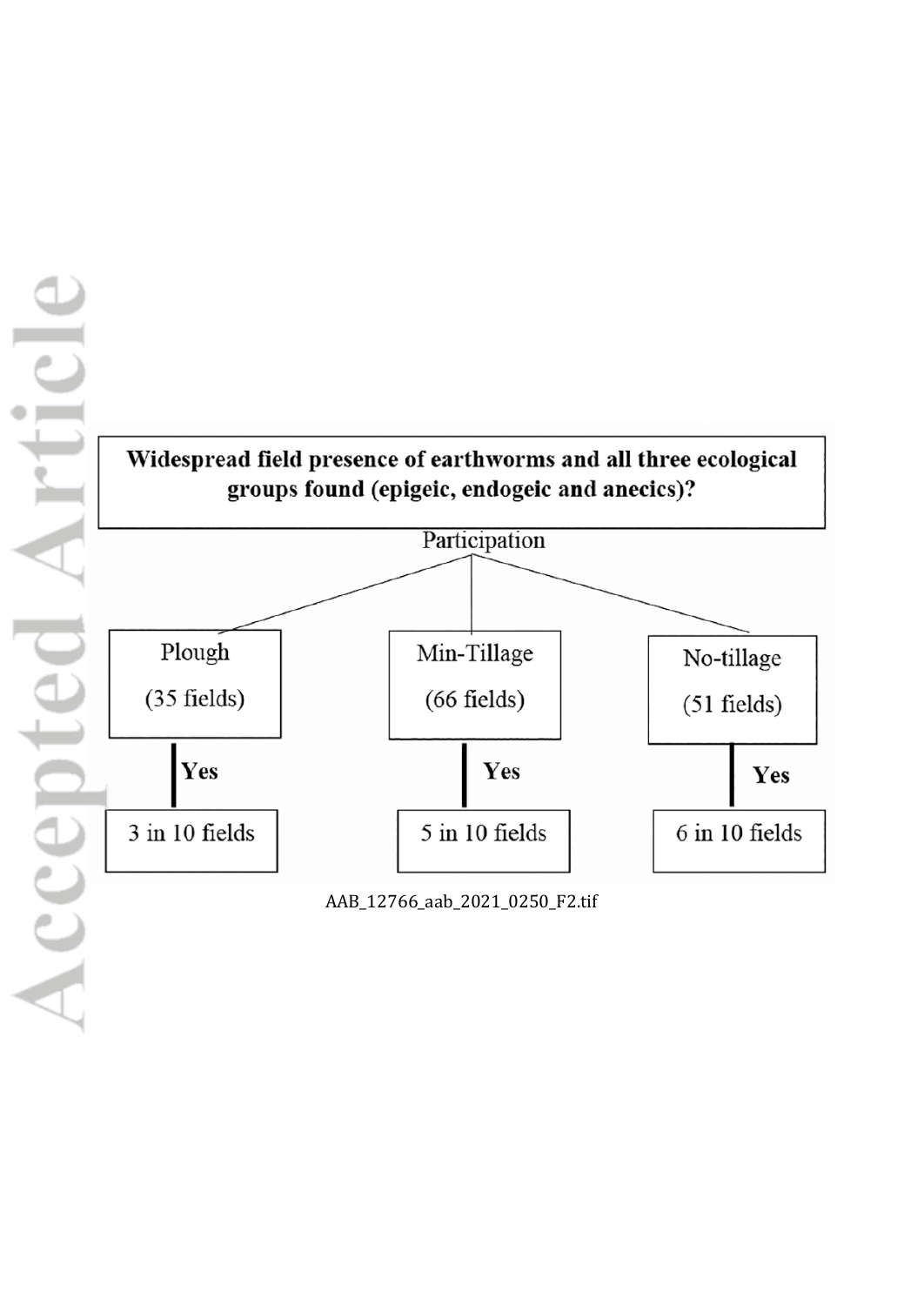

AAB\_12766\_aab\_2021\_0250\_F3.tif